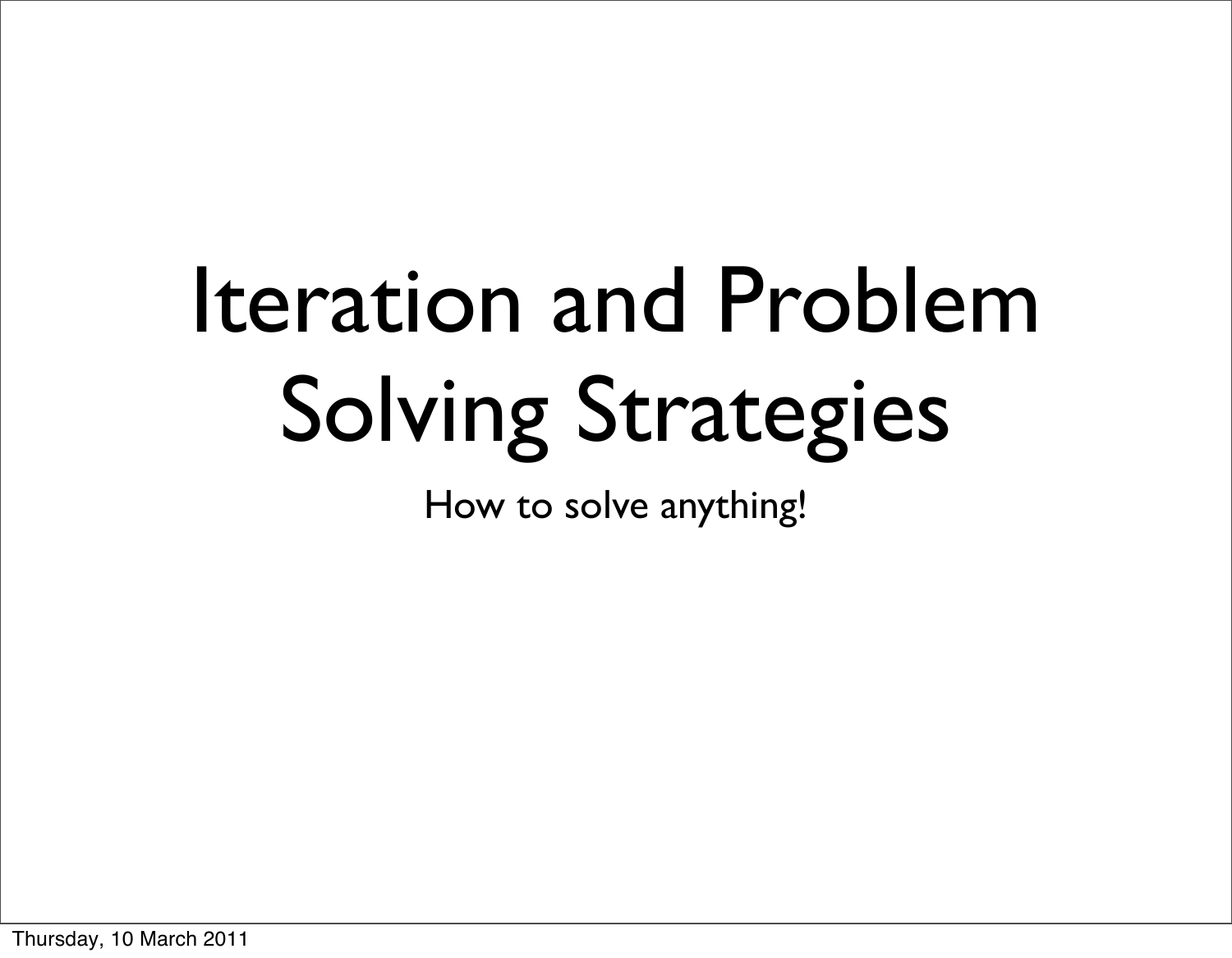# How to work out really complicated motion

- Break it up into little tiny steps.
- Use an approximate method for each step.
- Add them all up.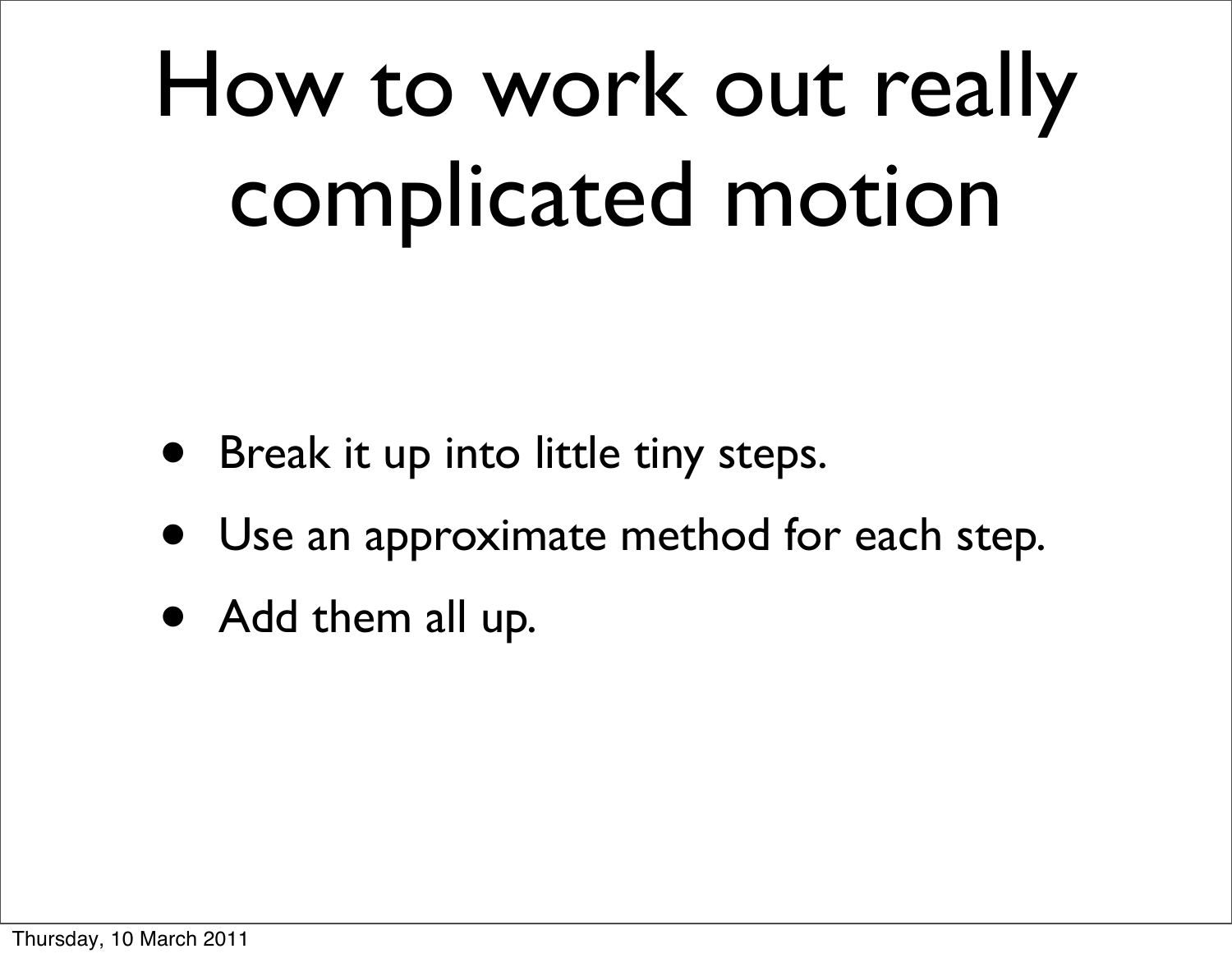## Vertical spring-mass

- Time t with t+ $\Delta t$
- Position x with x+v $\Lambda t$
- Velocity v with

$$
v + \left(g - \frac{k}{m}x\right)\Delta t
$$

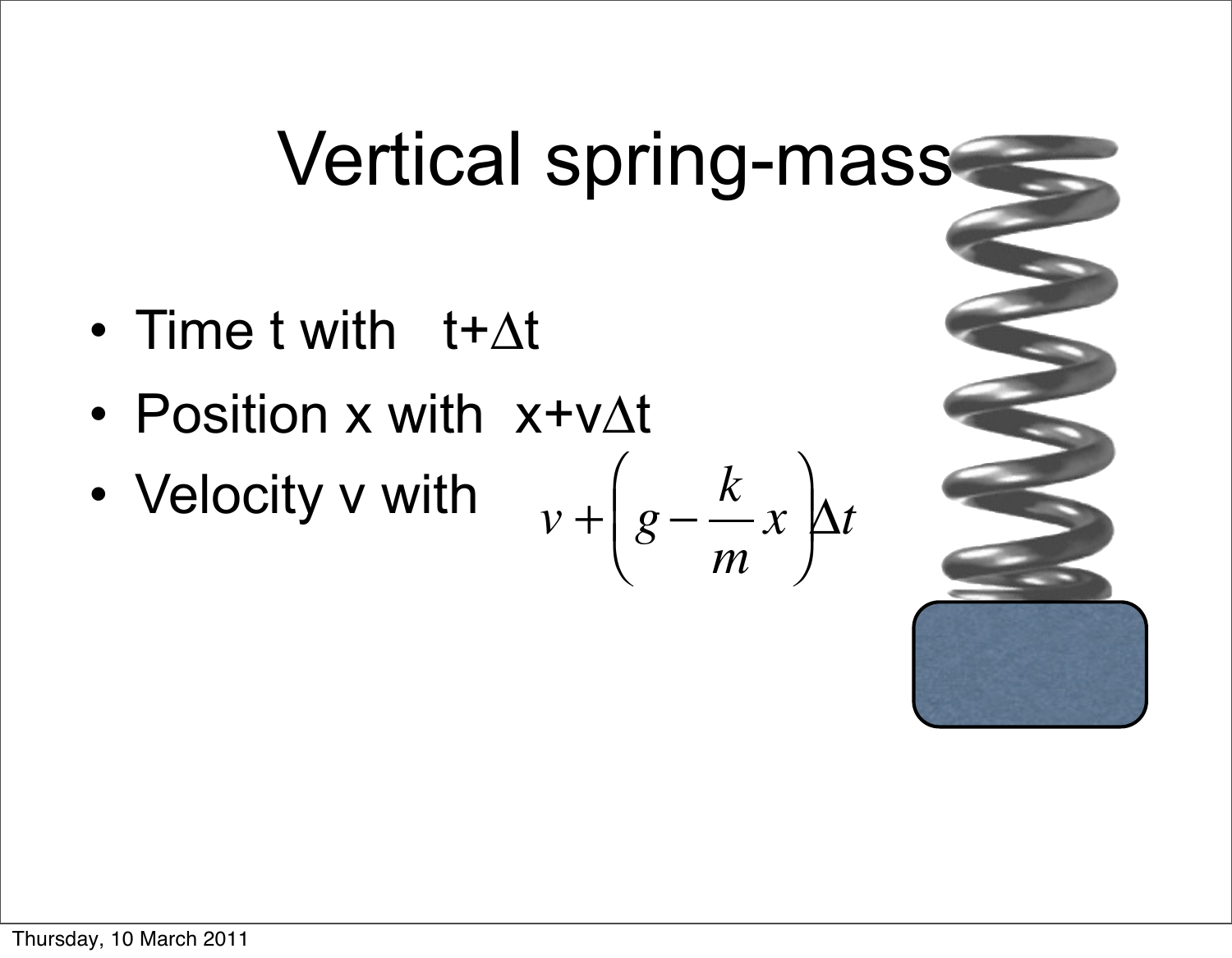# Let's go

- Start off with  $t=0$ ,  $x=0$ ,  $v=0$
- Apply our equations:
	- New value of t is  $t + \Delta t = 0 + 0.1 = 0.1$
	- New value of x is  $x + v \Delta t = 0+0\times0.1 = 0$
	- New value of v is

$$
v + \left(g - \frac{k}{m}x\right)\Delta t = 0 + \left(9.8 - \frac{5}{0.1}0\right) \times 0.1 = 0.98
$$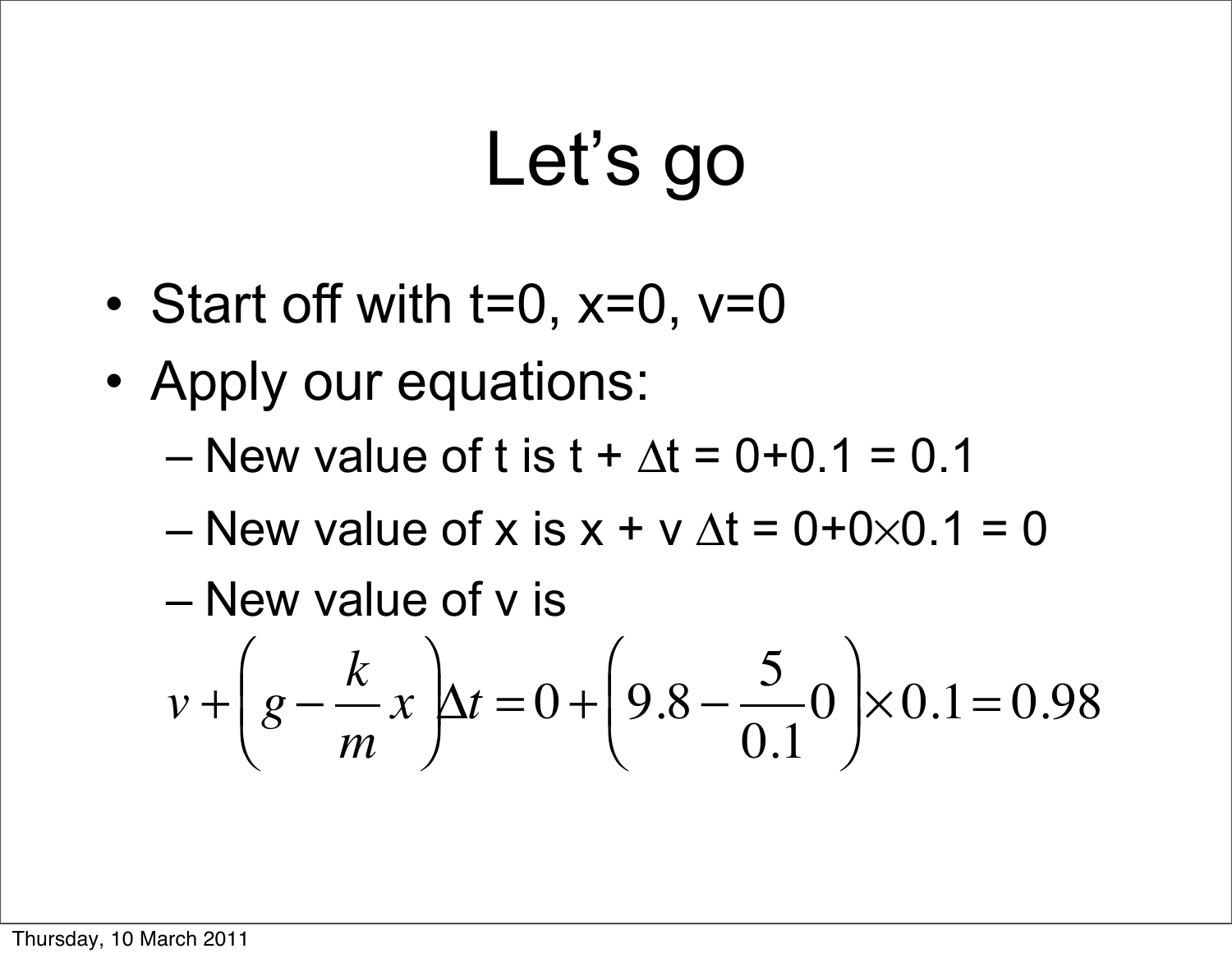### So after 0.1 seconds…

- According to our method, the position hasn't changed (still zero) but the velocity has increased to 0.98 m/s.
- Now do this again, using these new numbers as the starting parameters..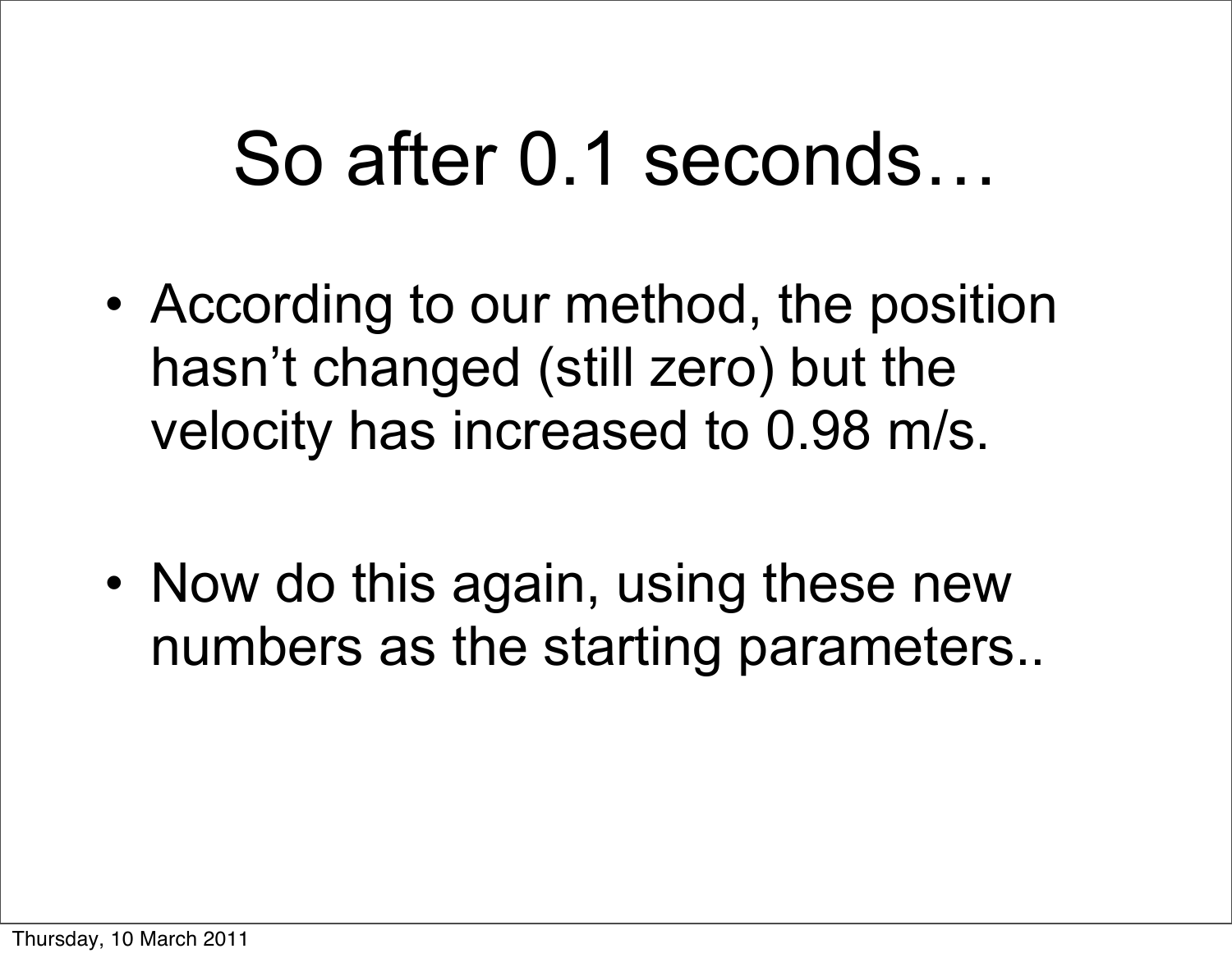### Second iteration

- Start off with  $t=0.1$ ,  $x=0$ ,  $v=0.98$
- Apply our equations:
	- New value of t is  $t + \Delta t = 0.1 + 0.1 = 0.2$
	- New value of x is  $x + v$   $\Lambda t = 0 + 0.98 \times 0.1 = 0.098$
	- New value of v is

$$
v + \left(g - \frac{k}{m}x\right)\Delta t = 0.98 + \left(9.8 - \frac{5}{0.1}0\right) \times 0.1 = 1.96
$$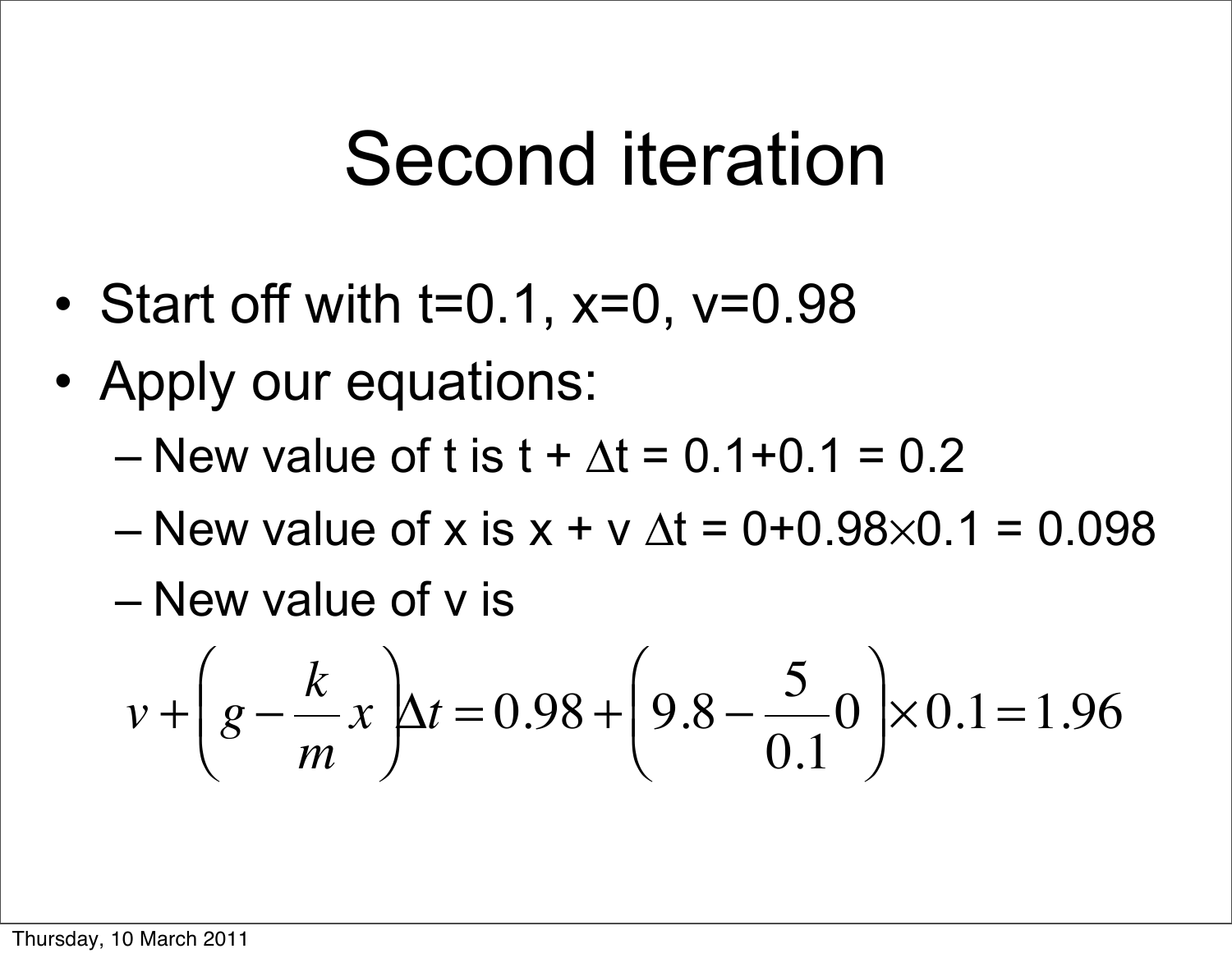### Third iteration

- Start off with t=0.2, x=0.098, v=1.96
- Apply our equations:
	- New value of t is  $t + \Delta t = 0.2 + 0.1 = 0.3$
	- New value of x is  $x + v \Delta t = 0.098 + 1.96 \times 0.1 =$ 0.294
	- New value of v is

$$
v + \left(g - \frac{k}{m}x\right)\Delta t = 1.96 + \left(9.8 - \frac{5}{0.1}0.098\right) \times 0.1 = 2.45
$$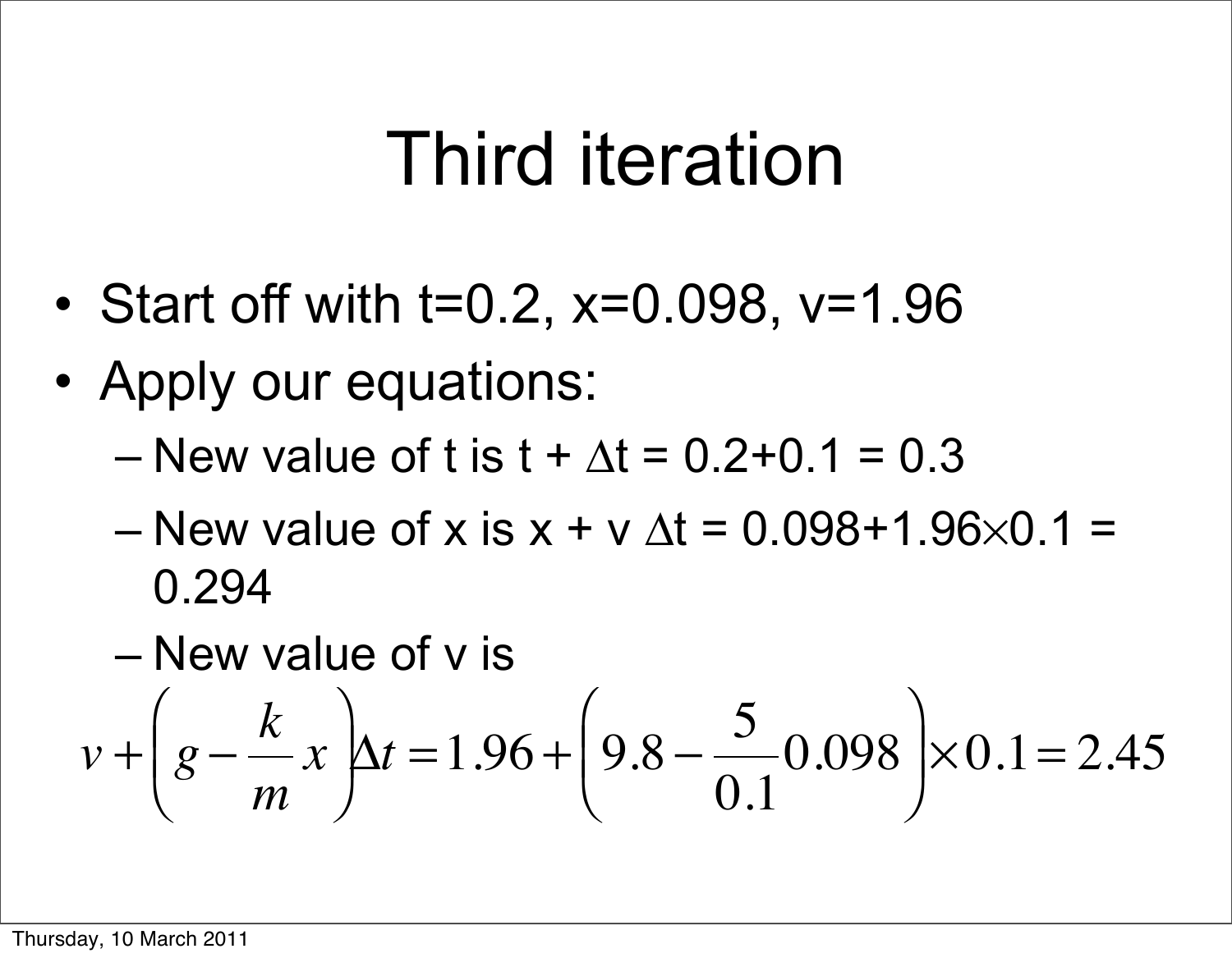### Fourth iteration

- Start off with t=0.3, x=0.294, v=2.45
- Apply our equations:
	- New value of t is  $t + \Delta t = 0.3 + 0.1 = 0.4$
	- New value of x is x + v  $\Delta t = 0.294 + 2.45 \times 0.1 =$ 0.539
	- New value of v is

$$
v + \left(g - \frac{k}{m}x\right)\Delta t = 2.45 + \left(9.8 - \frac{5}{0.1}0.294\right) \times 0.1 = 1.96
$$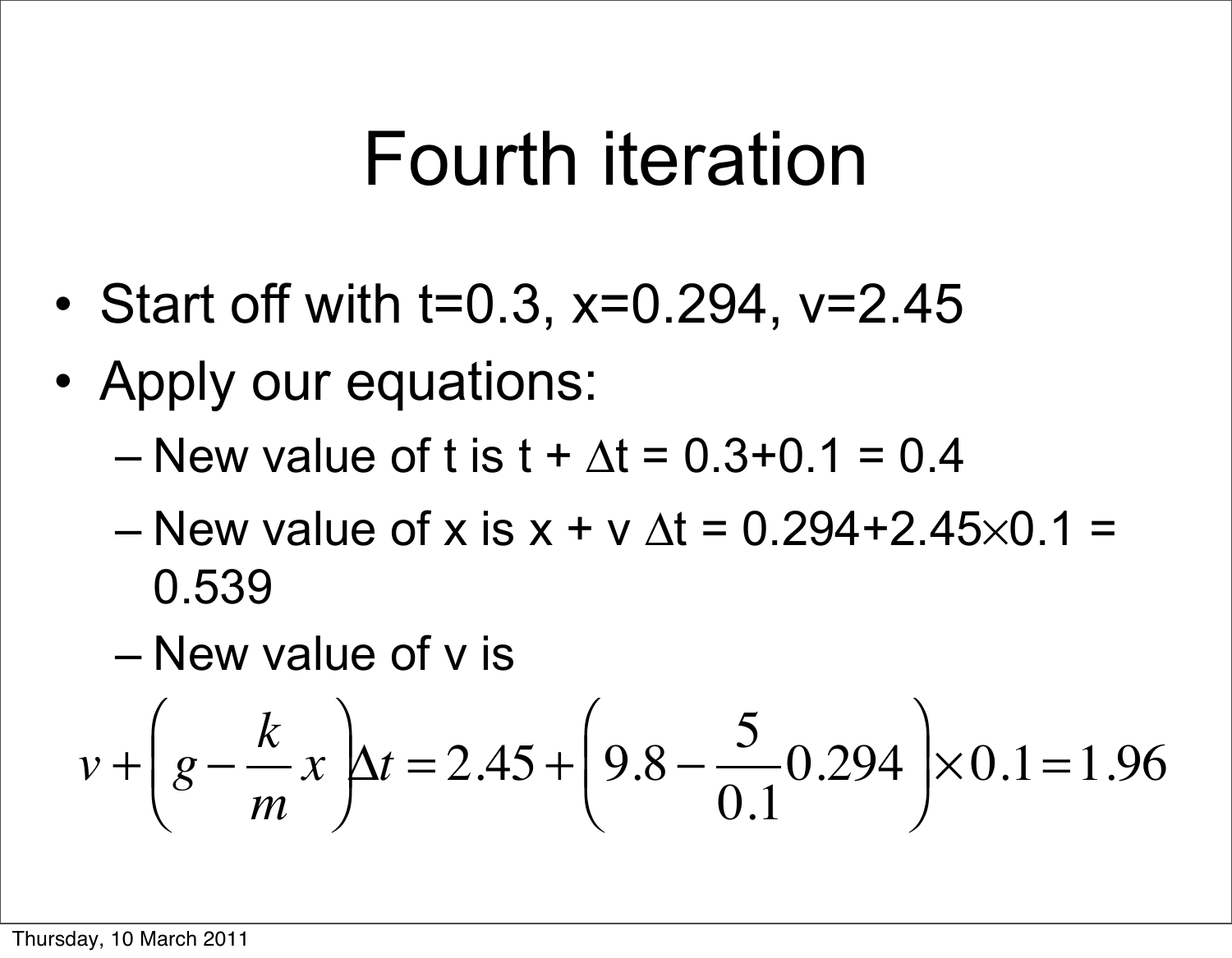### And so on…

- Do the calculations for each step, and then use the results as the input for the next step.
- That's what iteration means!
- What results do we get?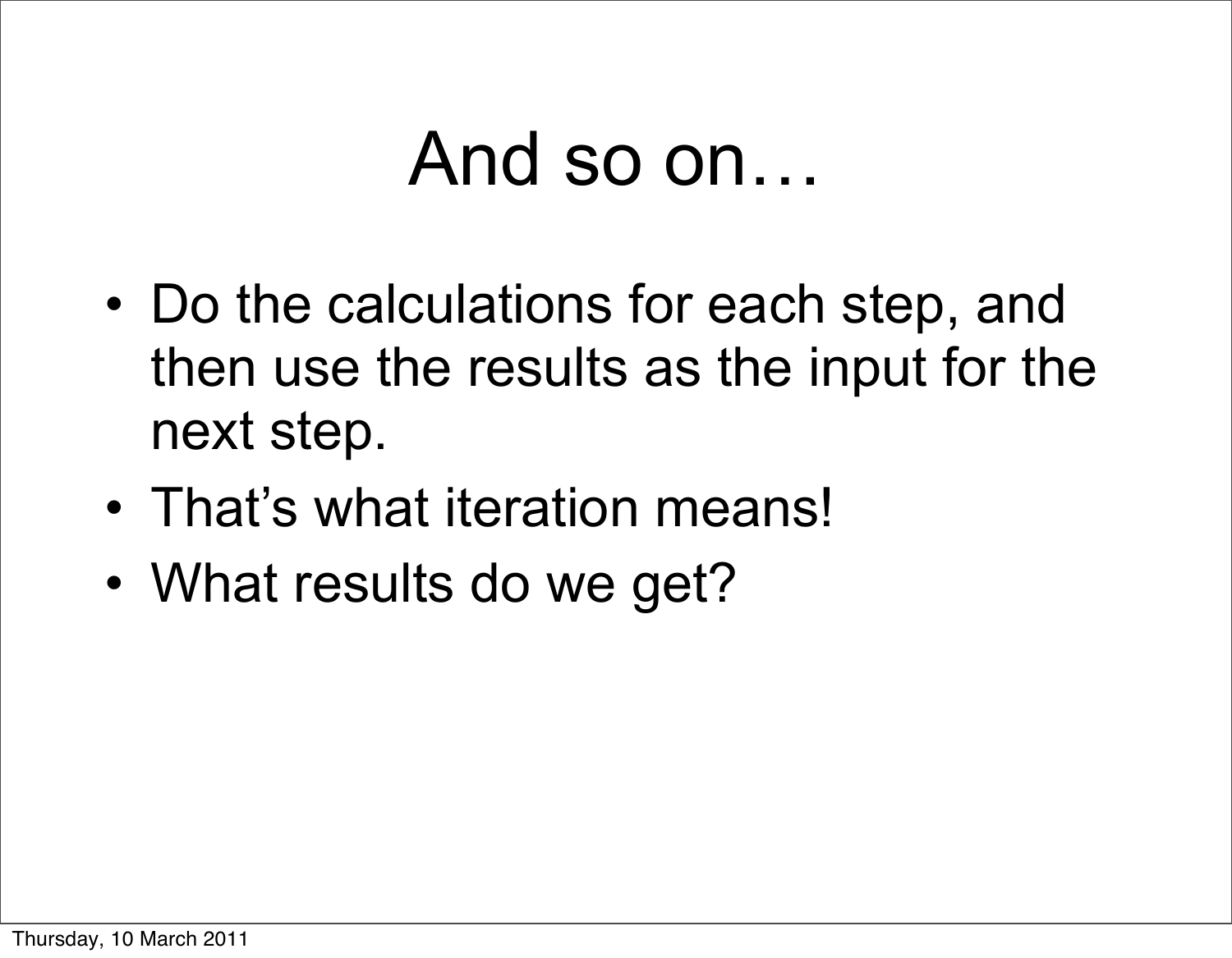# Results for first few iterations (steps)

|                       | X           | V        |
|-----------------------|-------------|----------|
| $\boldsymbol{\Omega}$ |             | $\Omega$ |
| 0.1                   | $\bm{\cap}$ | 0.98     |
| 0.2                   | 0.098       | 1.96     |
| 0.3                   | 0.294       | 2.45     |
| 0.4                   | 0.539       | 1.96     |
| 0.5                   | 0.735       | 0.245    |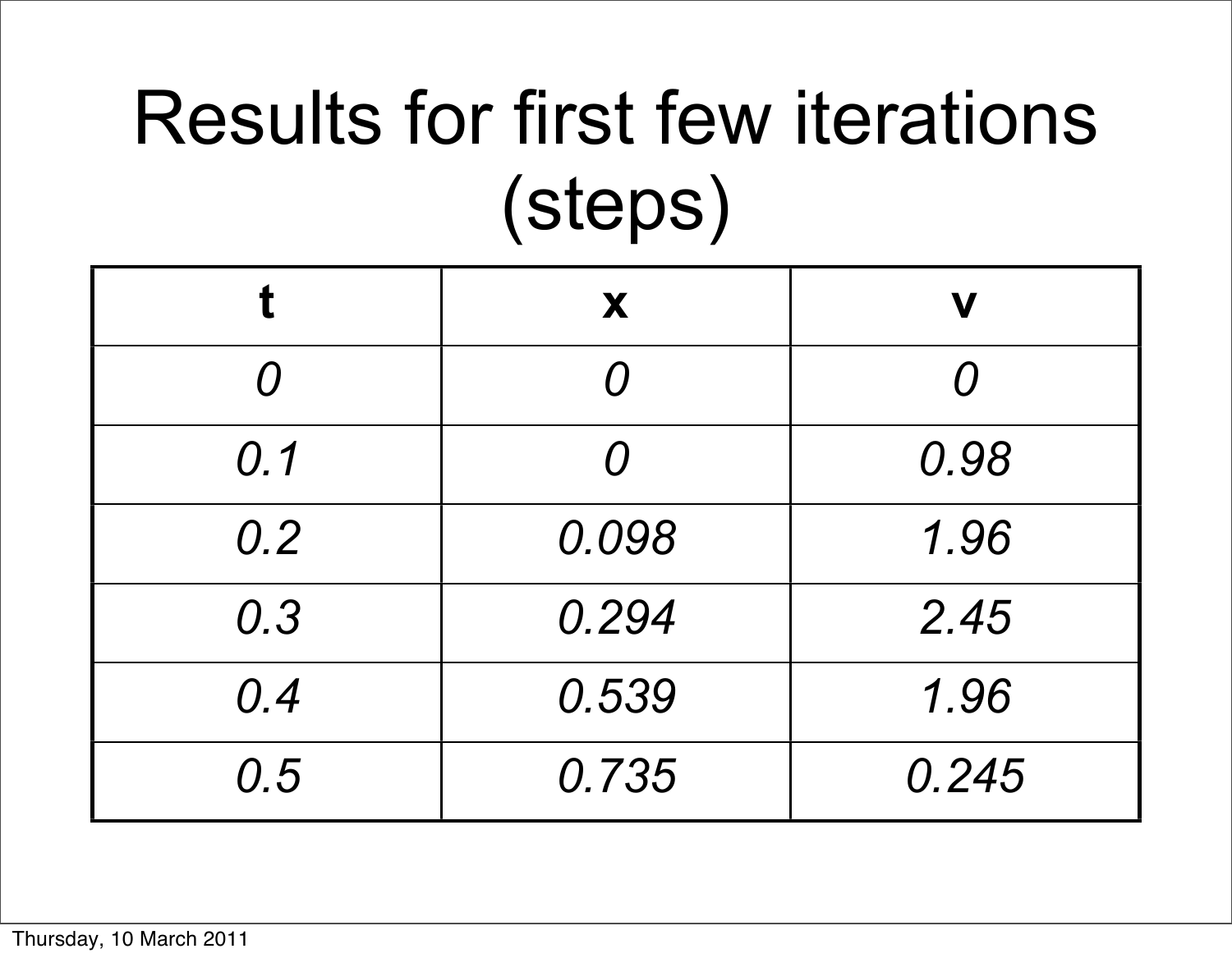## A graph of the first twenty interations…

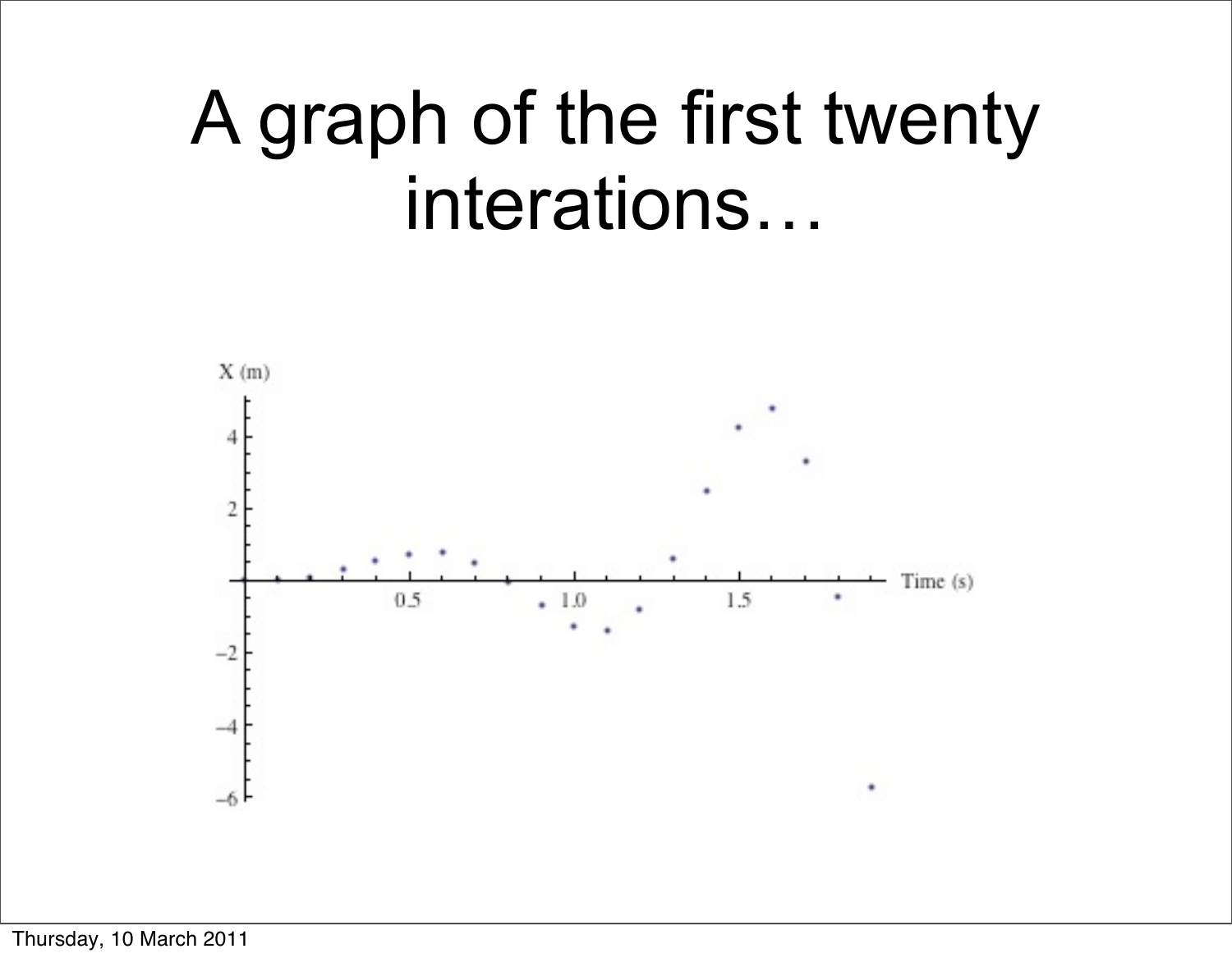## Good and bad

- If you remember the correct solution is an oscillation.
- Our iteration has correctly produced an oscillation.
- But it has the amplitude steadily increasing - which is wrong.
- Springs don't do that!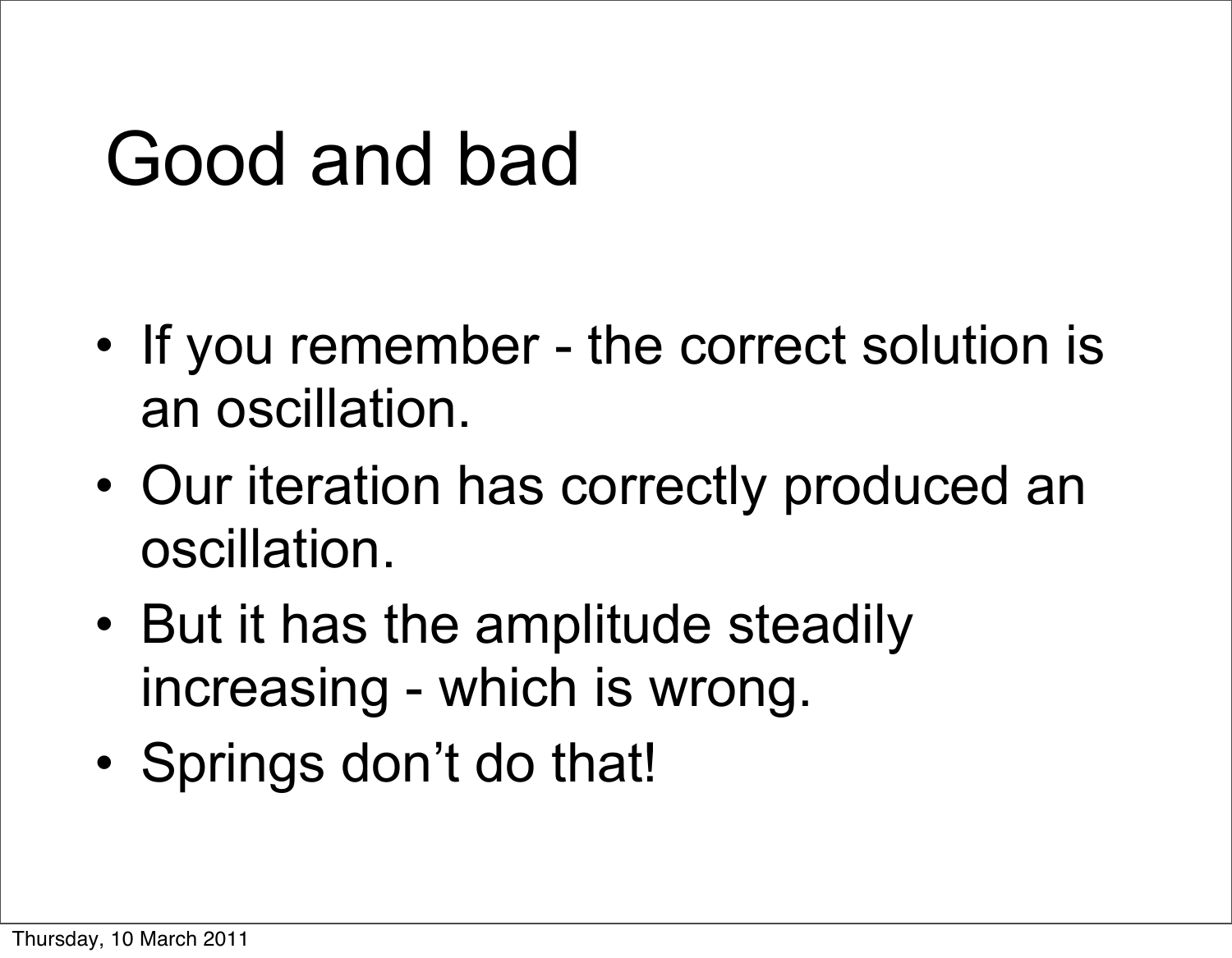# Our time step was too big.

- The approximation (that the speed and velocity are approximately constant within each time-step) wasn't good enough.
- If we make our time-step smaller... (say 0.01 sec)…
- We have to do a lot more steps...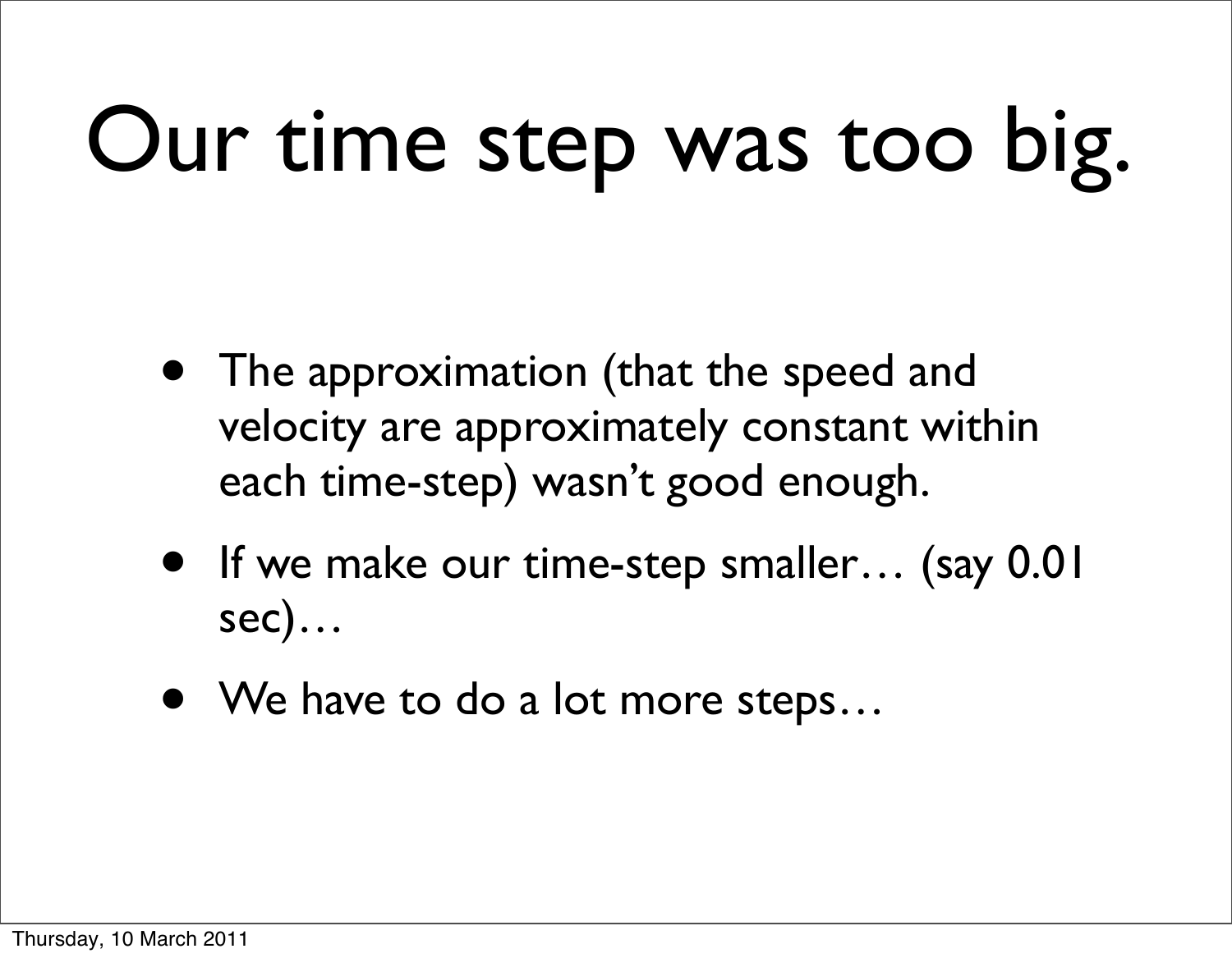### But it gets better…

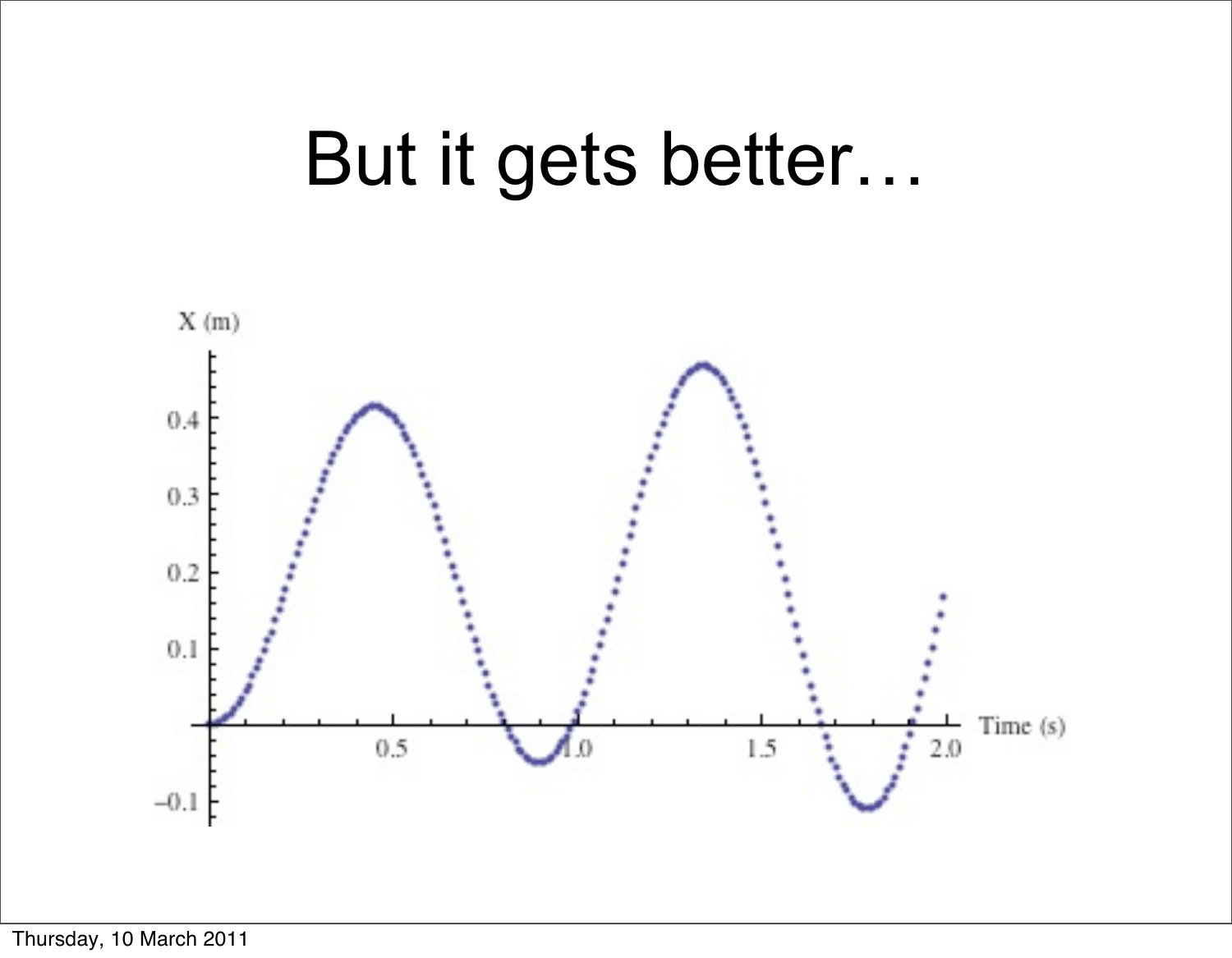## And if we make our time step smaller still - say 0.001 sec…

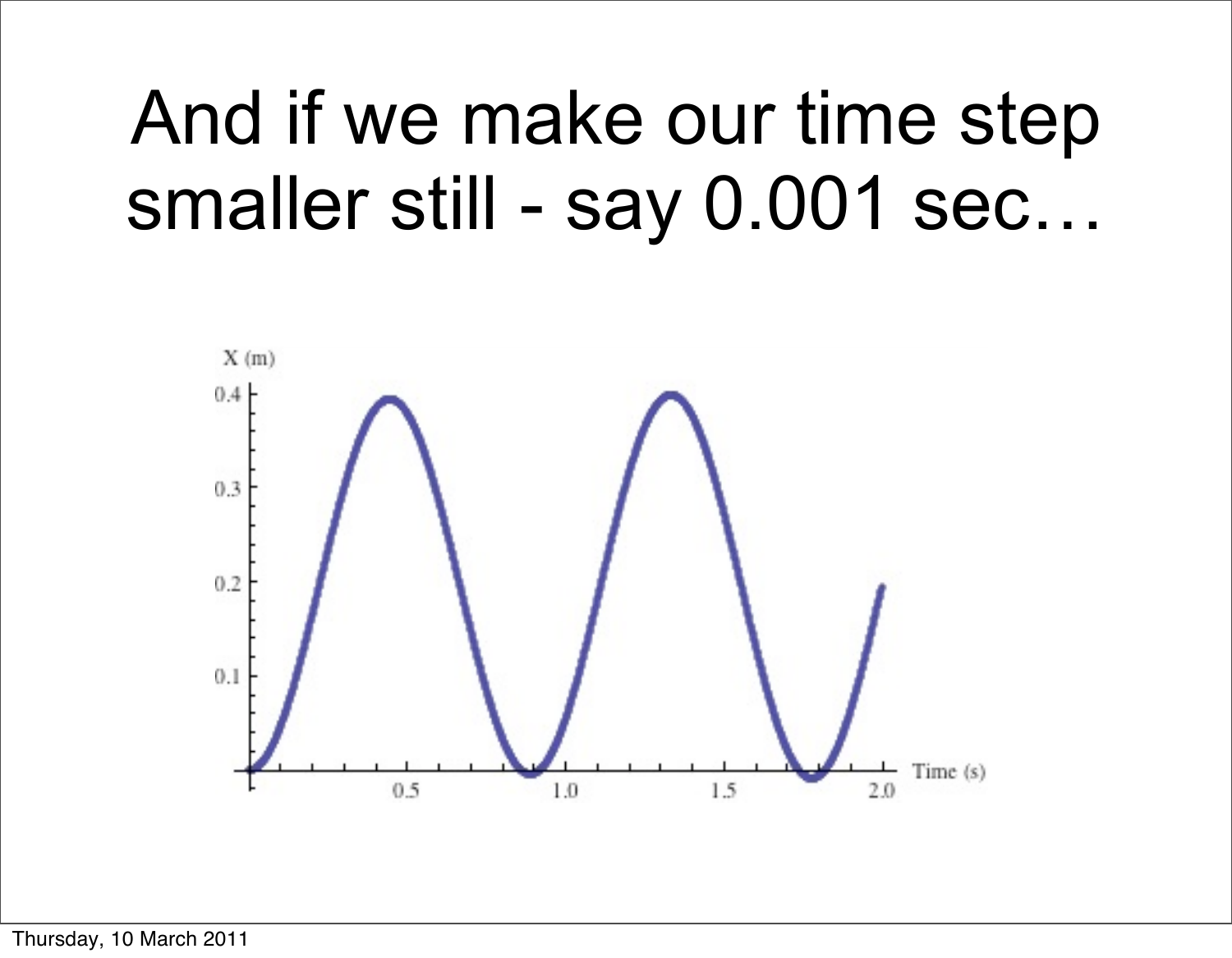# Really rather good…

- But I needed to do 2000 steps (iterations) to get the last plot.
- Which would have been very tedious and error-prone had I not used a computer…
- Luckily we have computers and doing those 2000 steps took less than 0.1 sec…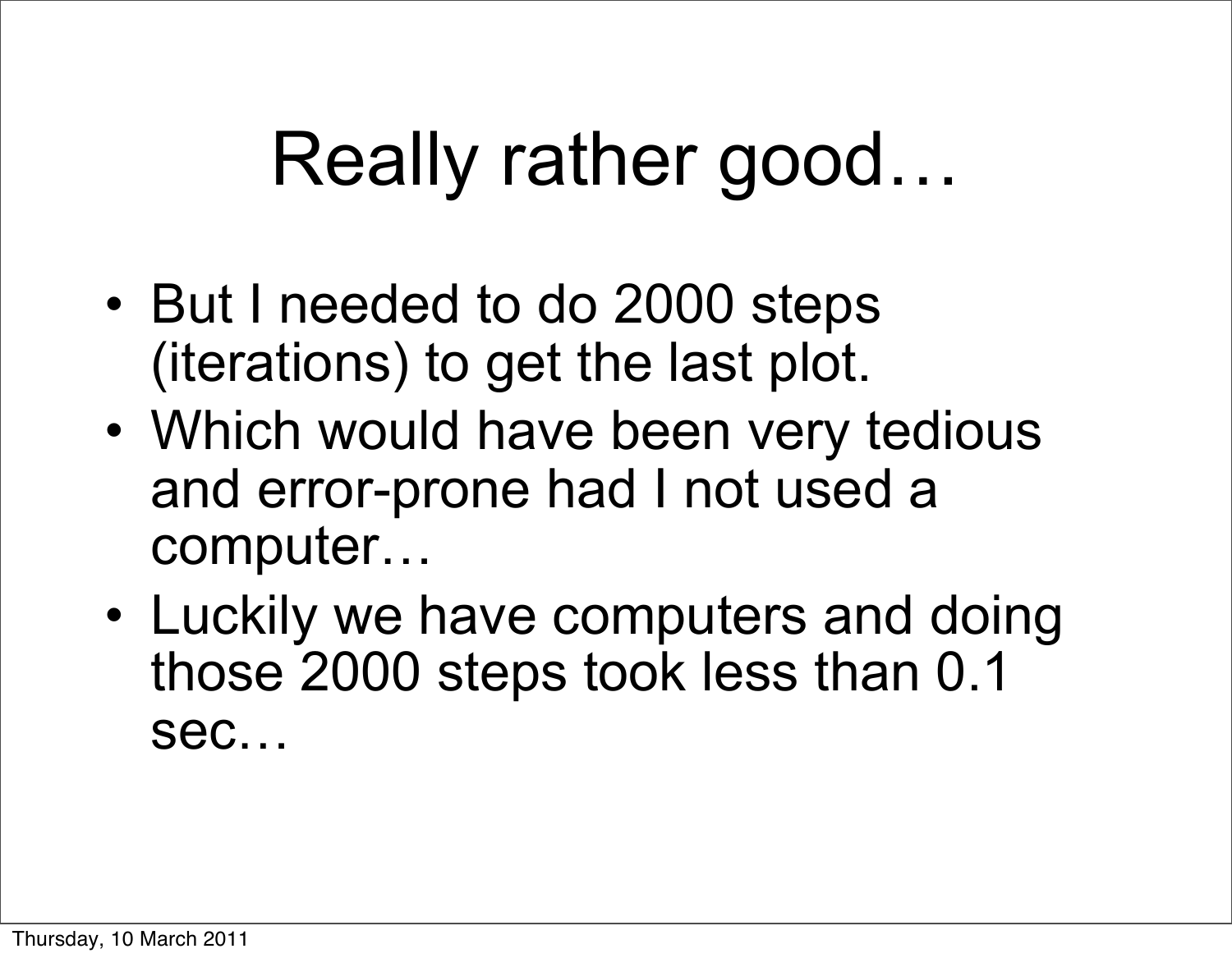# But it's painful

- So do it by computer!
- Example python program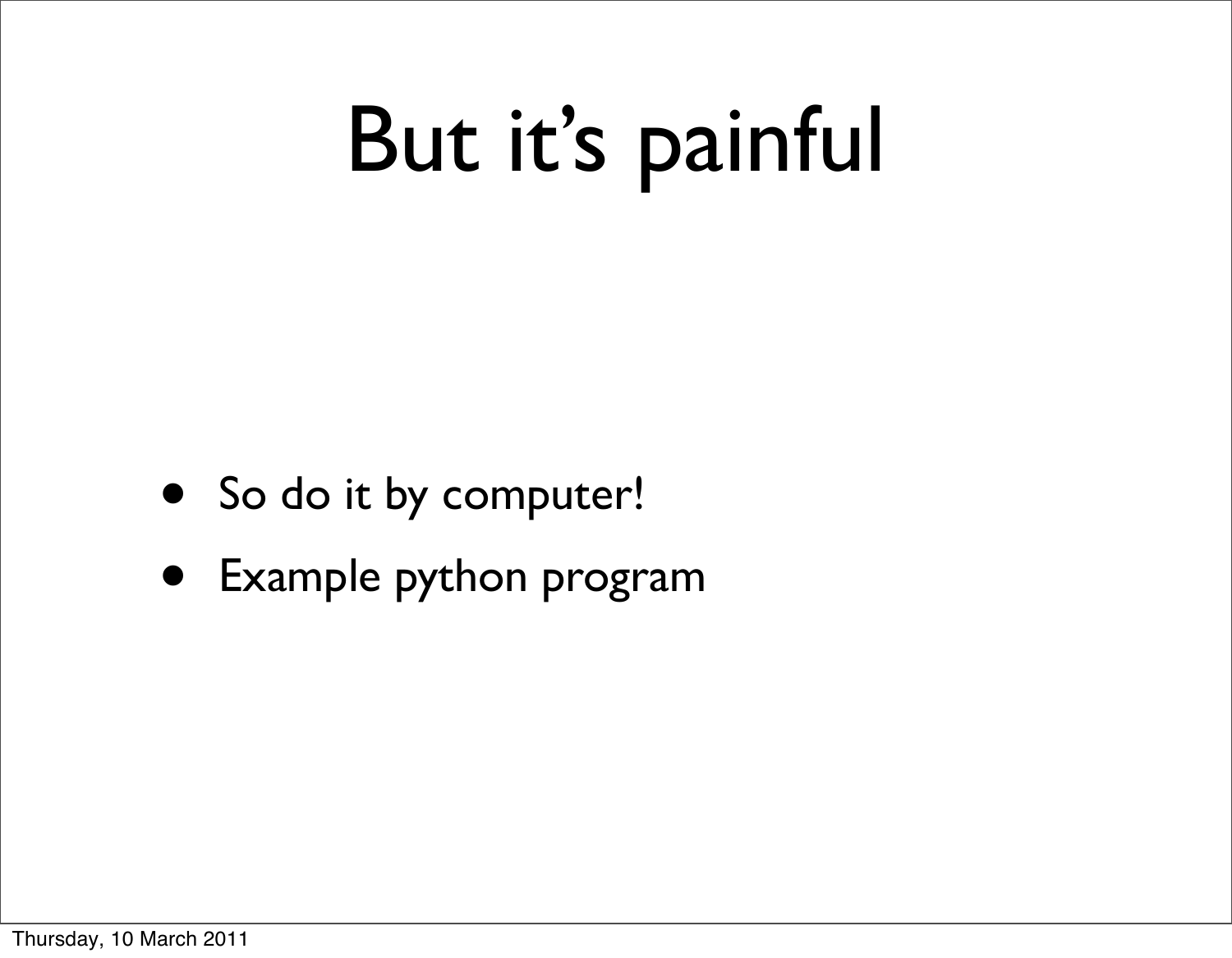# So even this crude approximation…

- It pretty good with small timesteps.
- And with the speed of modern computers, small timesteps are not much of a problem.
- Using a better (more complicated) approximation to the motion in each timestep will mean that you can get away with bigger timesteps.
- But each timestep needs more calculations to evaluate - so overall you may not be better off.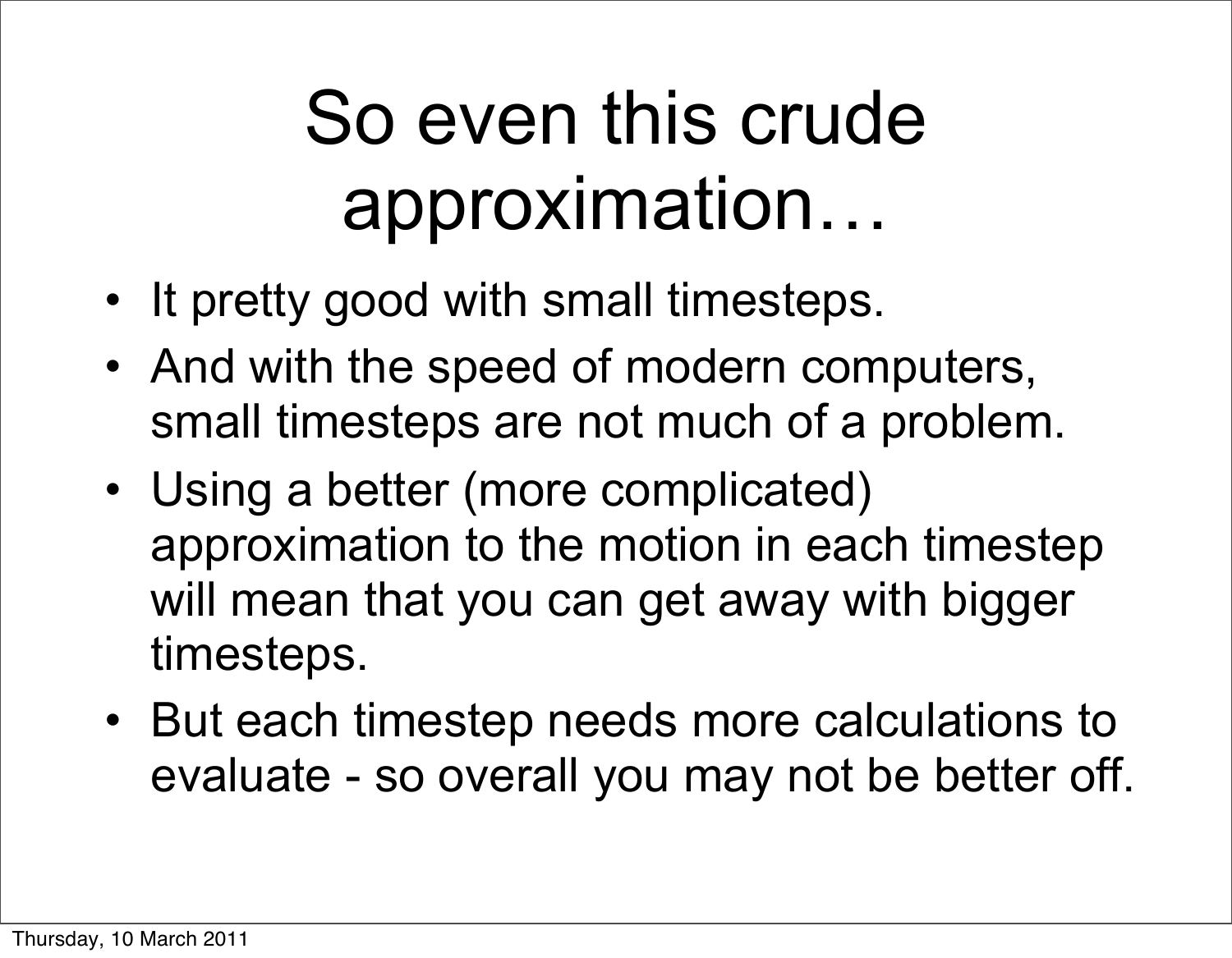## Let's try an example

• A spaceship near a black hole…

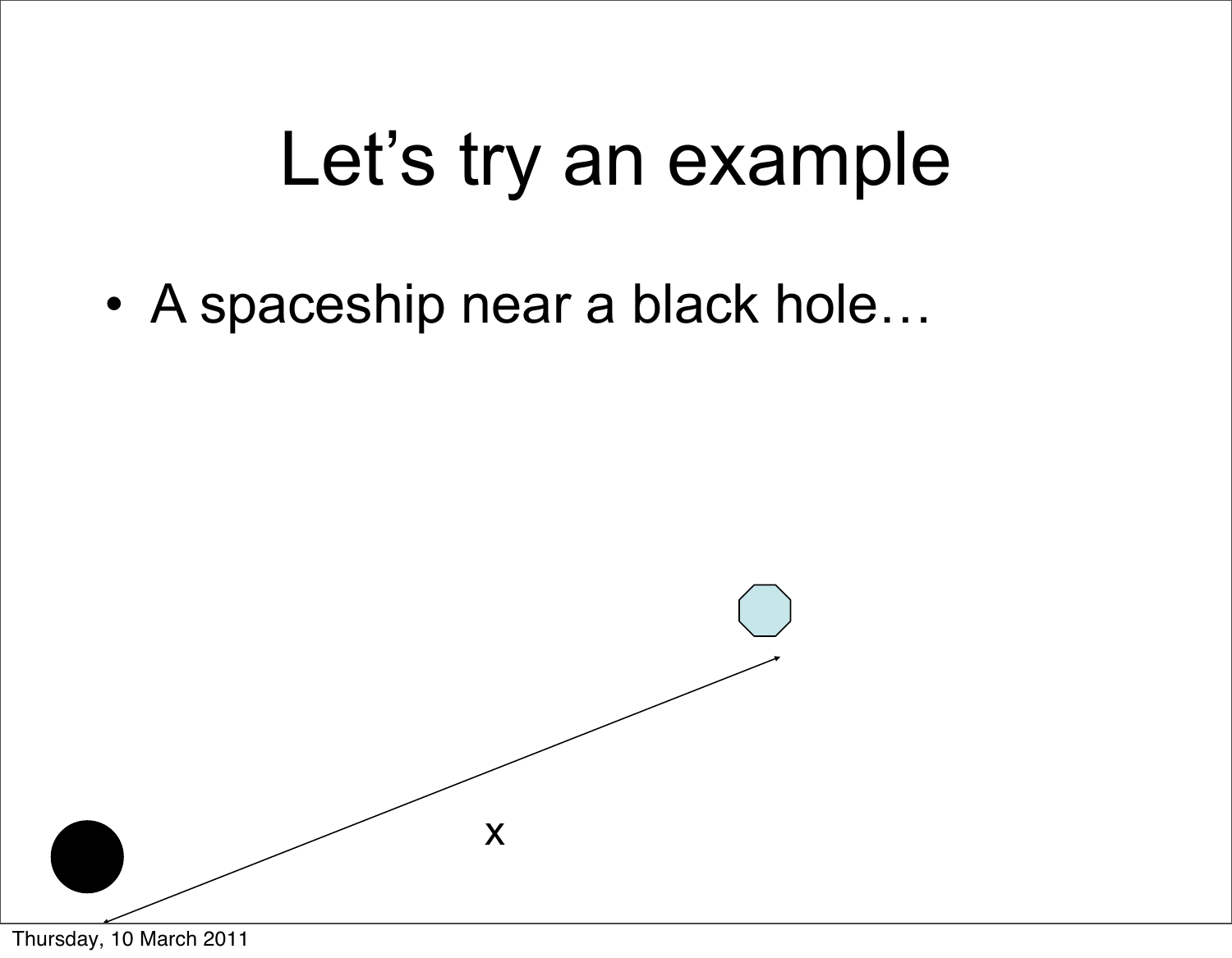# What forces apply?

- In this case there is only one the gravitational force.
- Being in space there is no friction or drag, so…



Thursday, 10 March 2011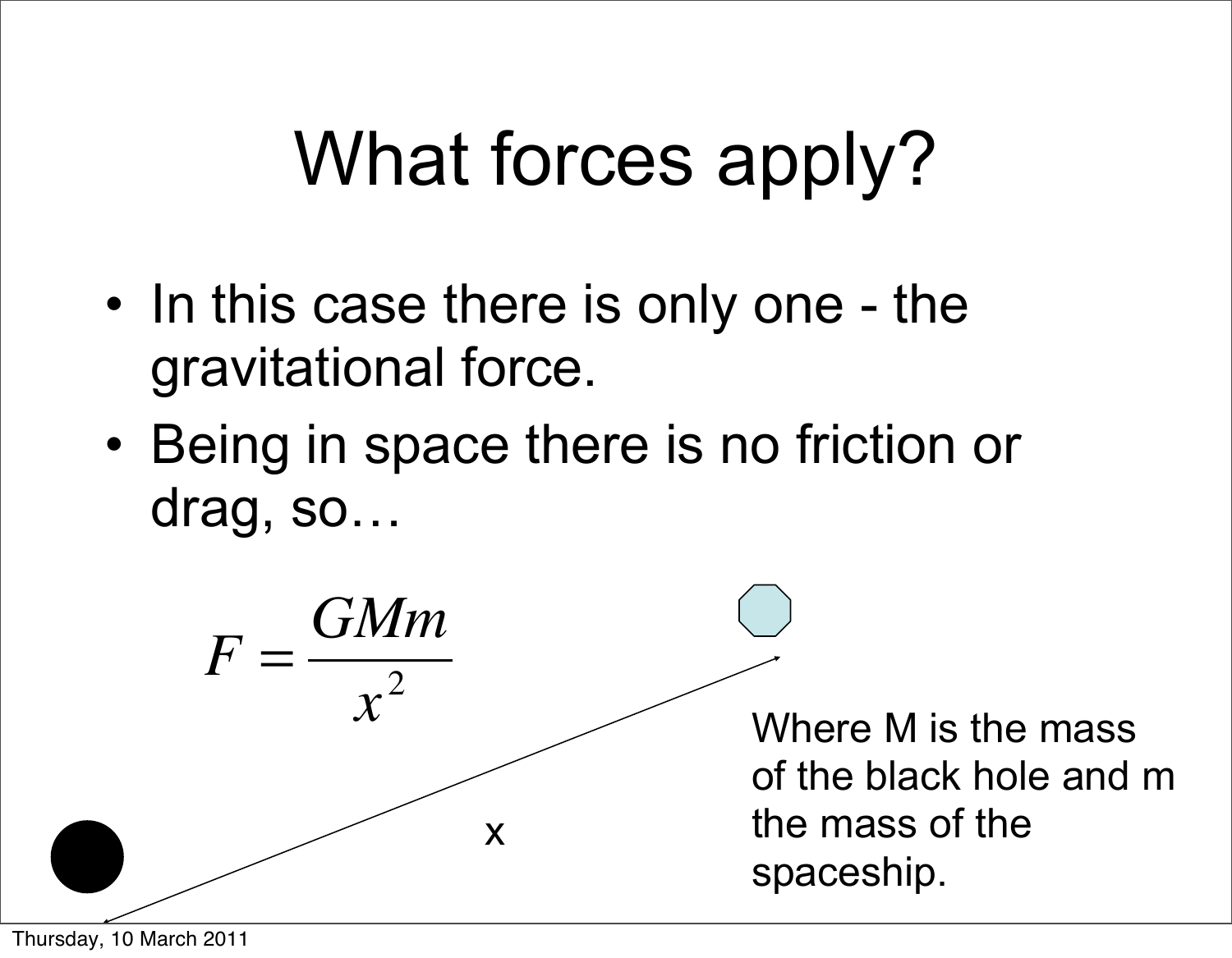# What variables will we track?

- Time, position  $(x)$  and velocity  $(v)$  as before.
- For one-dimensional problems it will always be these.
- In 3D, you will need to track vector position and vector velocity.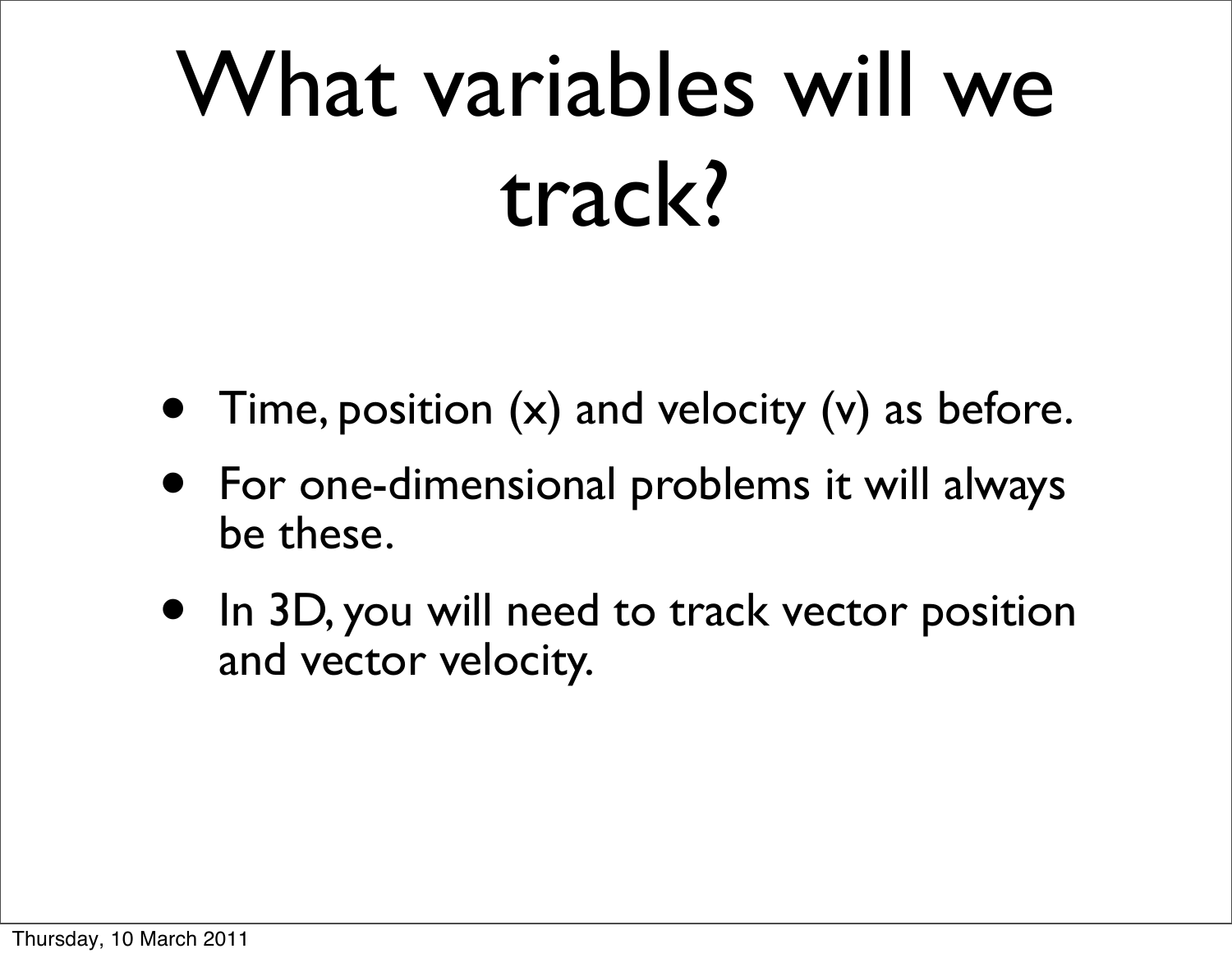## Iteration equations

- For time:  $t + \Delta t$  (as before)
- For position:  $x + v \Delta t$  (as before)
- But what about for velocity?

Write it down…

$$
F=\frac{GMm}{x^2}
$$

What will the velocity be at the end of a time-step?

x increases away from the black hole. Velocity is (as always) rate of change of x.

 $\overline{\phantom{a}}$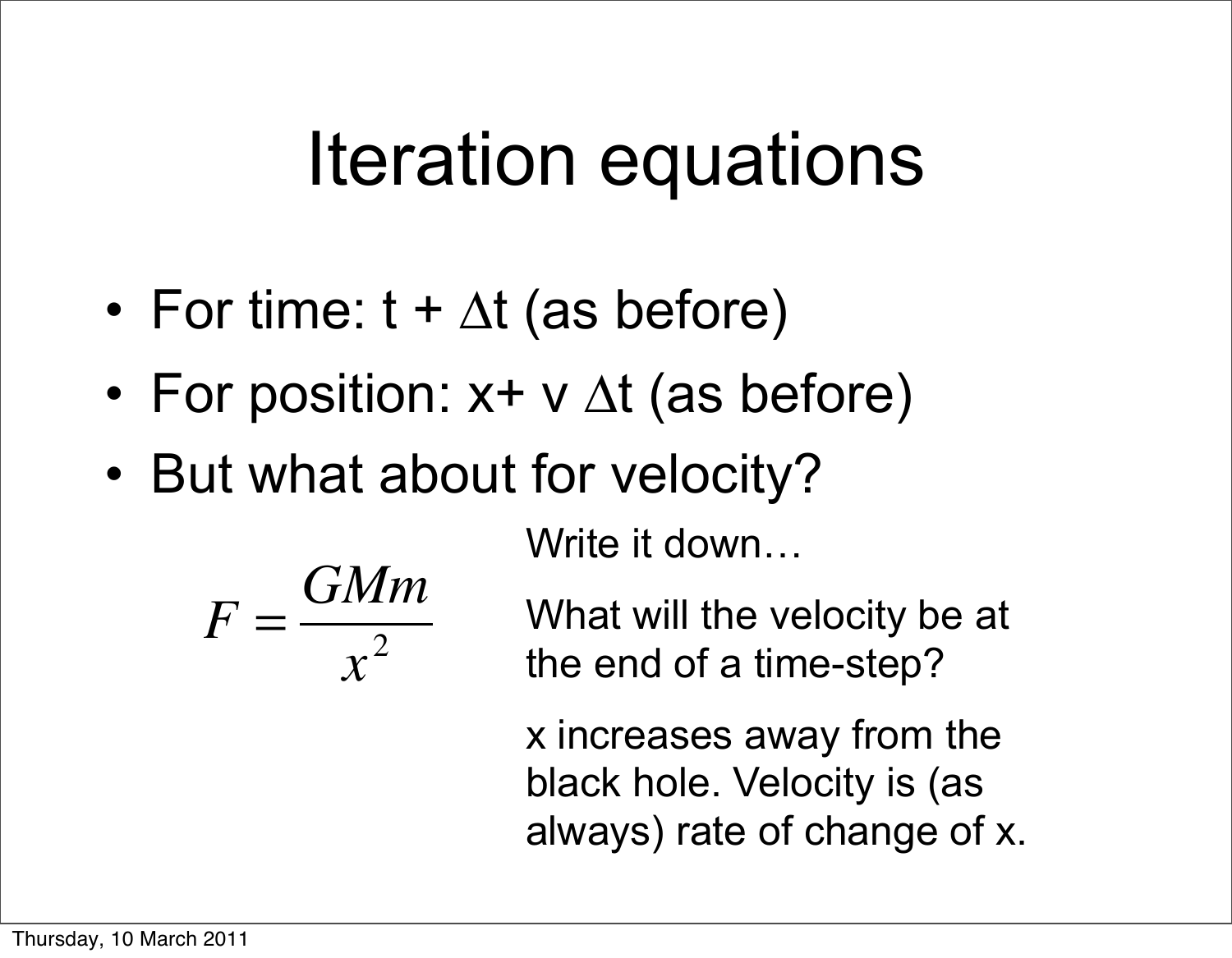# Clicker Question

• What is the new velocity?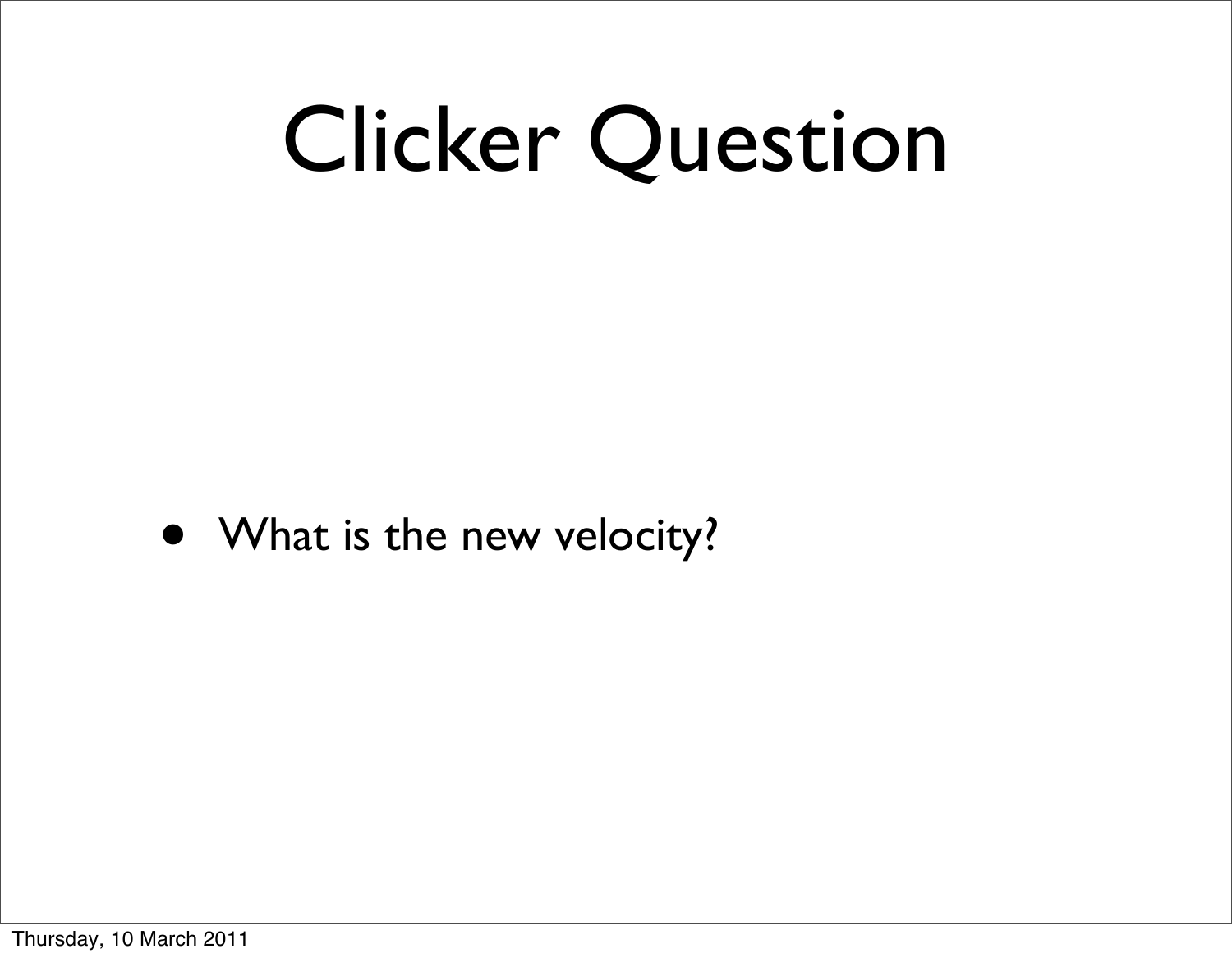### The answer…

• Gravity works to decrease the (outwards) velocity

$$
v-\frac{GM}{x^2}\Delta t
$$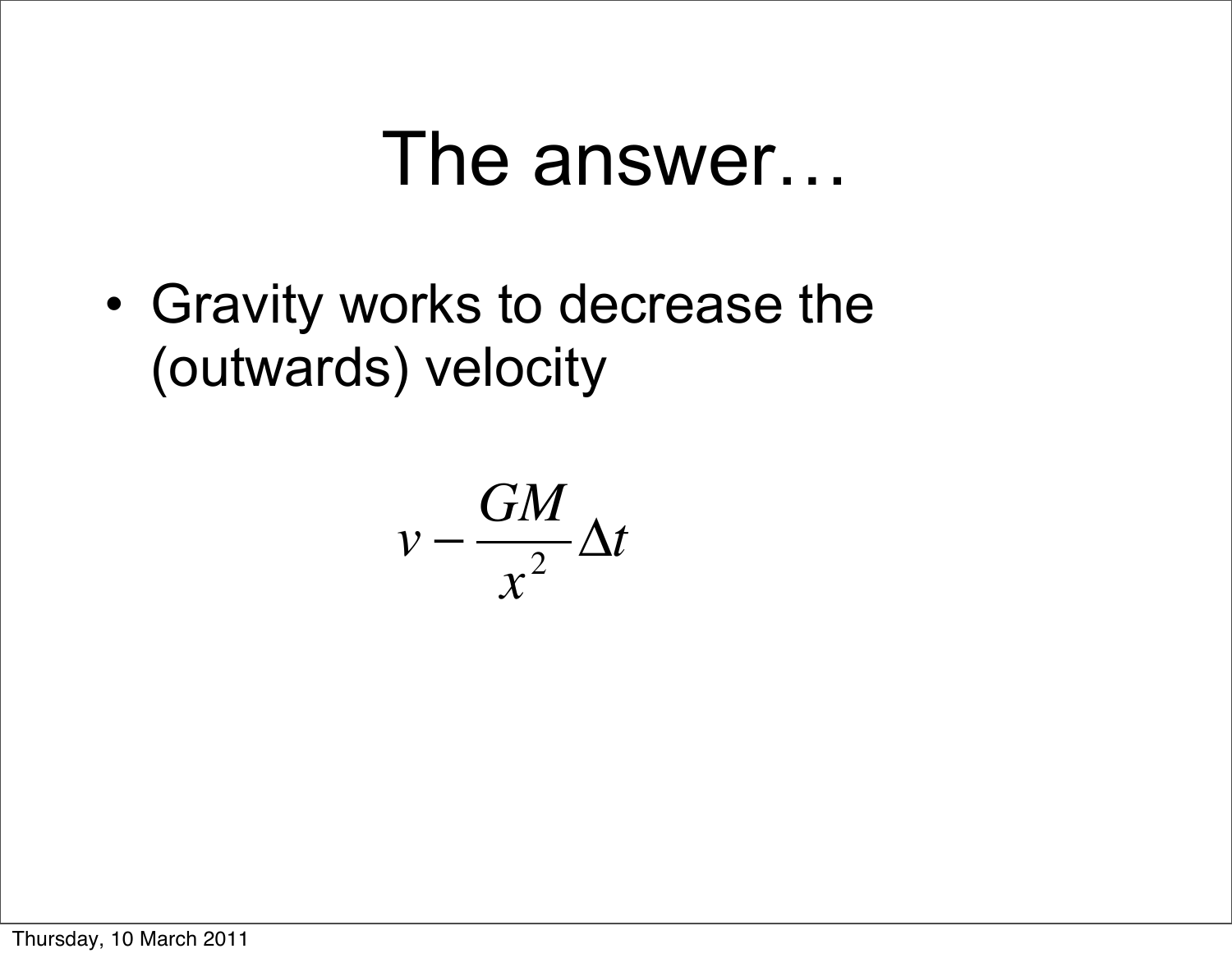## Let's chose some values

- Mass of the black hole  $= 10^{31}$  kg
- Starting distance  $= 1,000,000$  km
- Starting speed = 2000 km/s away

(You've been blasting away from it as hard as you could - but now your fuel has run out… Is your speed great enough to escape?)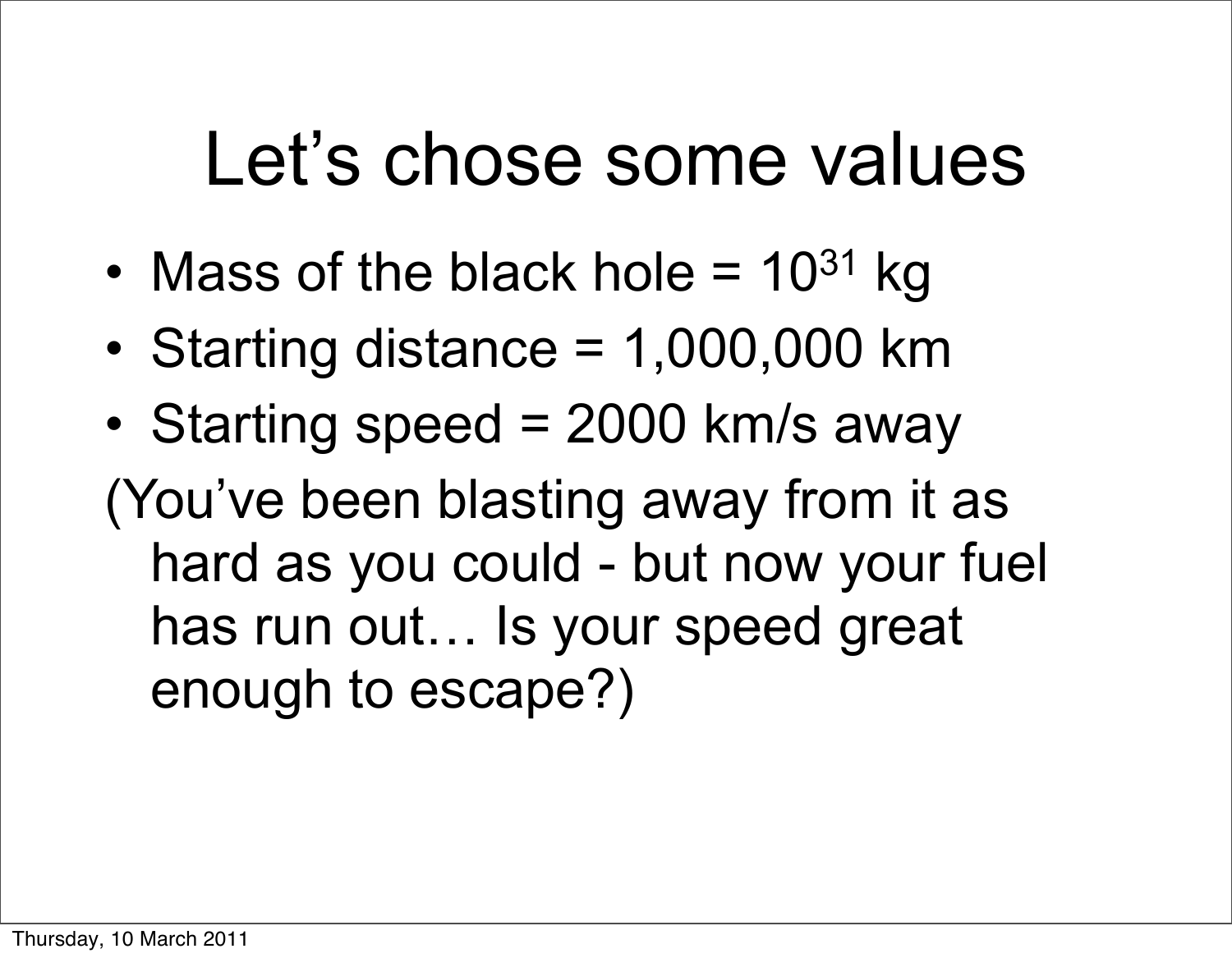# Python simulation

#### And then VPython simulation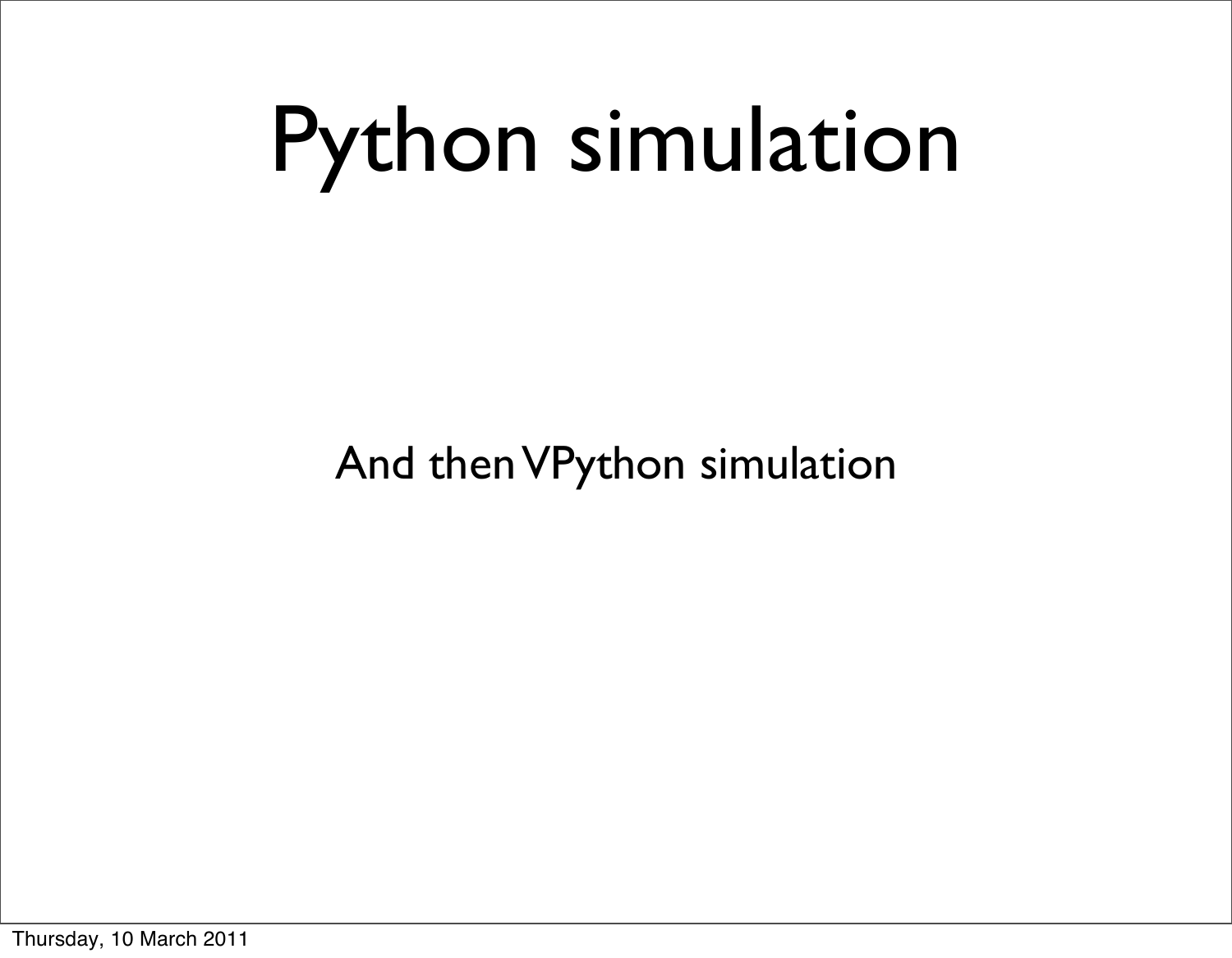# Summary

- Divide up your problem into little tiny steps.
- Write down an approximate set of equations for each step
- Plug numbers into these formulae over and over again - taking the output from one step as the input to the next.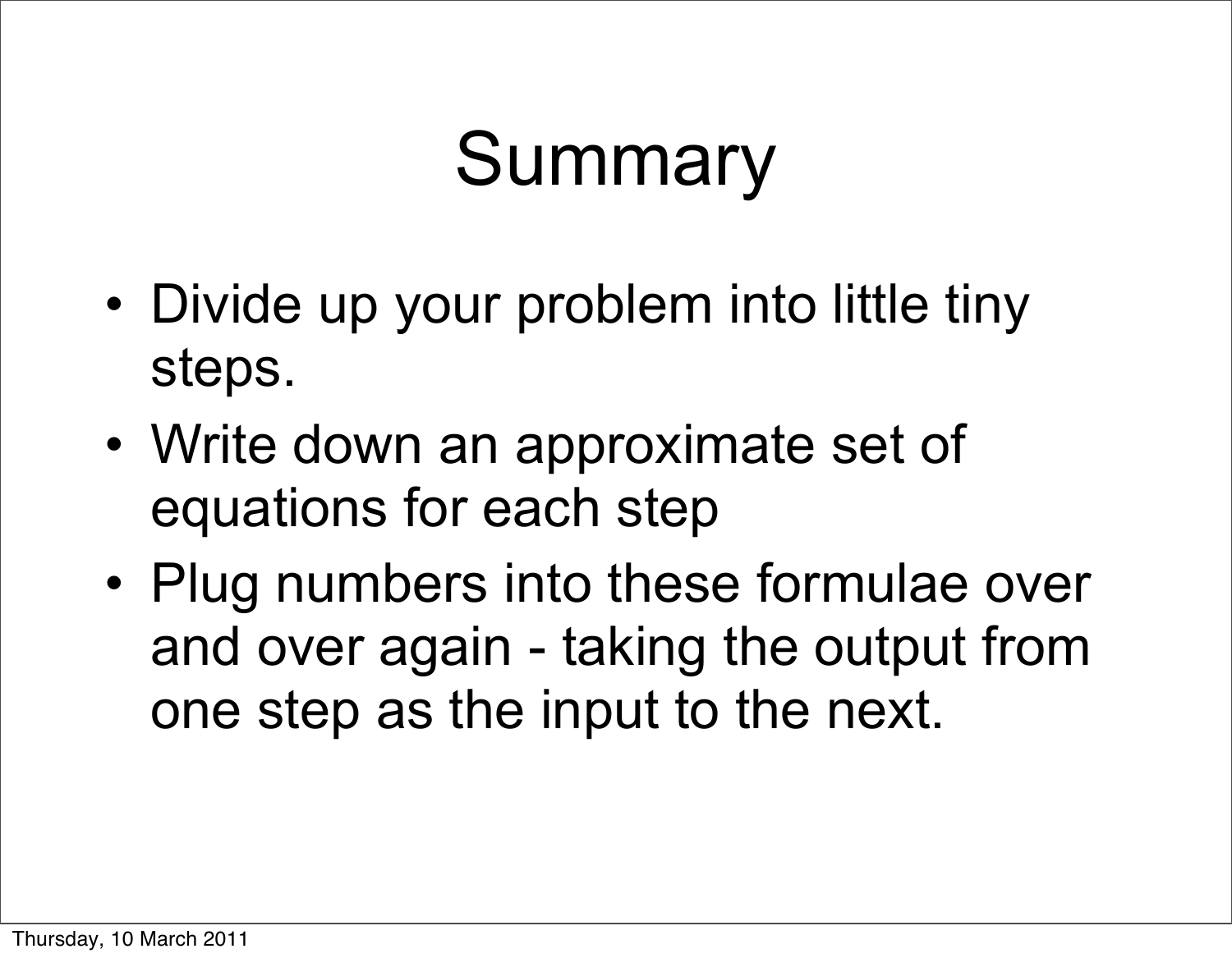# Chaos

- You can get extremely complicated results from this...
- TIny changes in the starting positions can cause huge changes in the outcomes.
- This is the hallmark of "Chaos"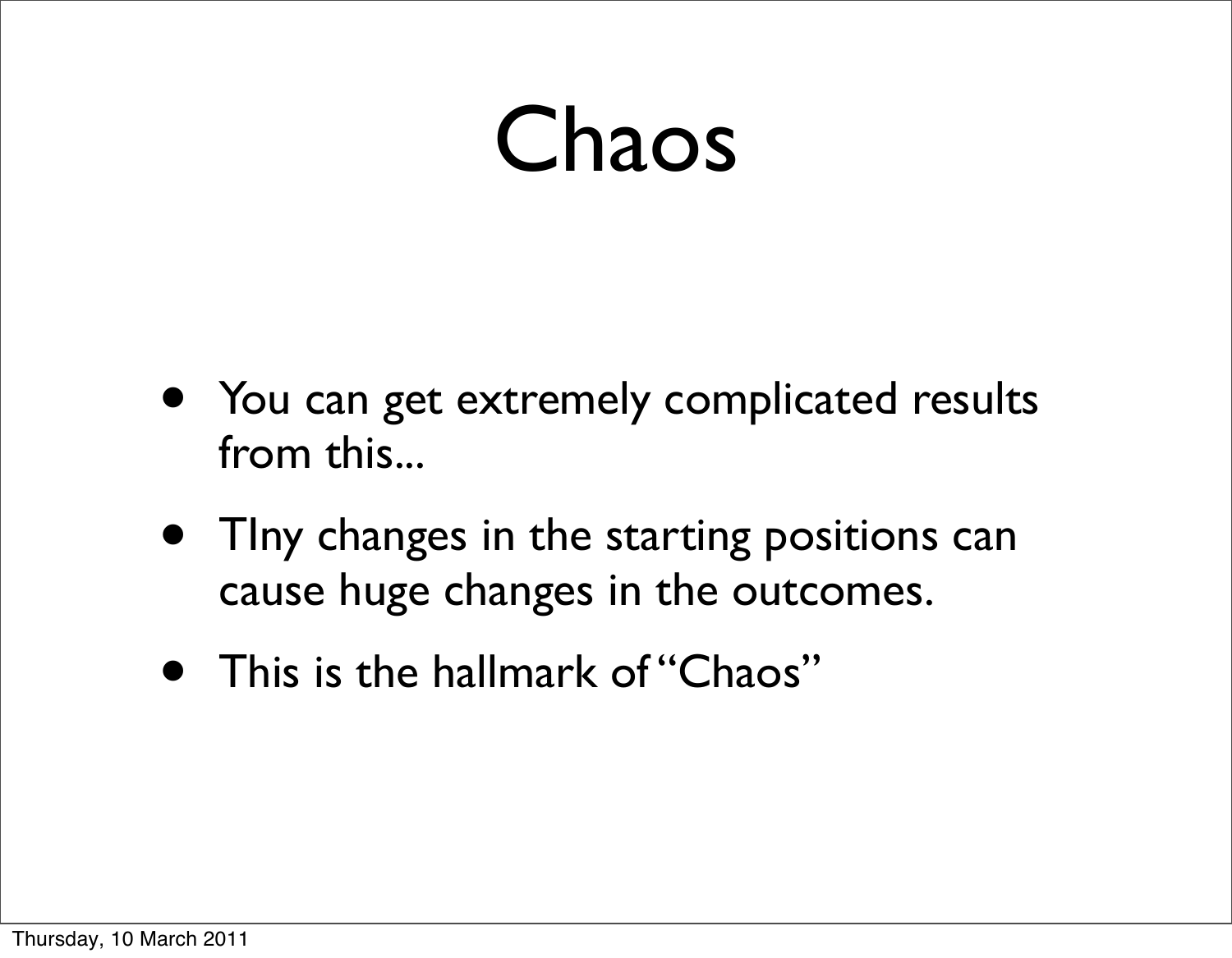# Computer Lab

- You will get to practice iteration in the computer lab.
- This is one of four rotations check in which week you are doing it.
- Venue is different BOZO112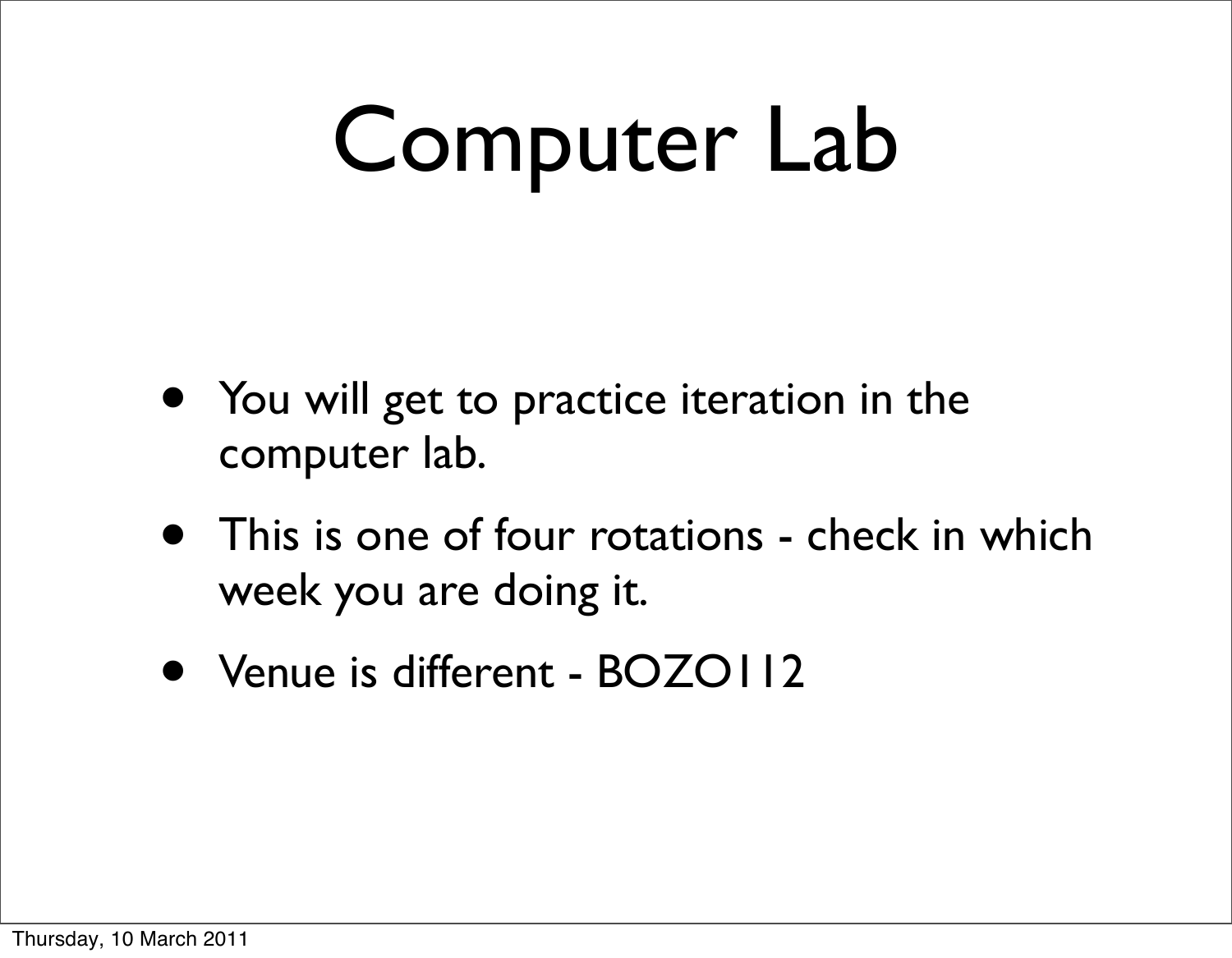### Contact Forces

#### Whenever one object touches another…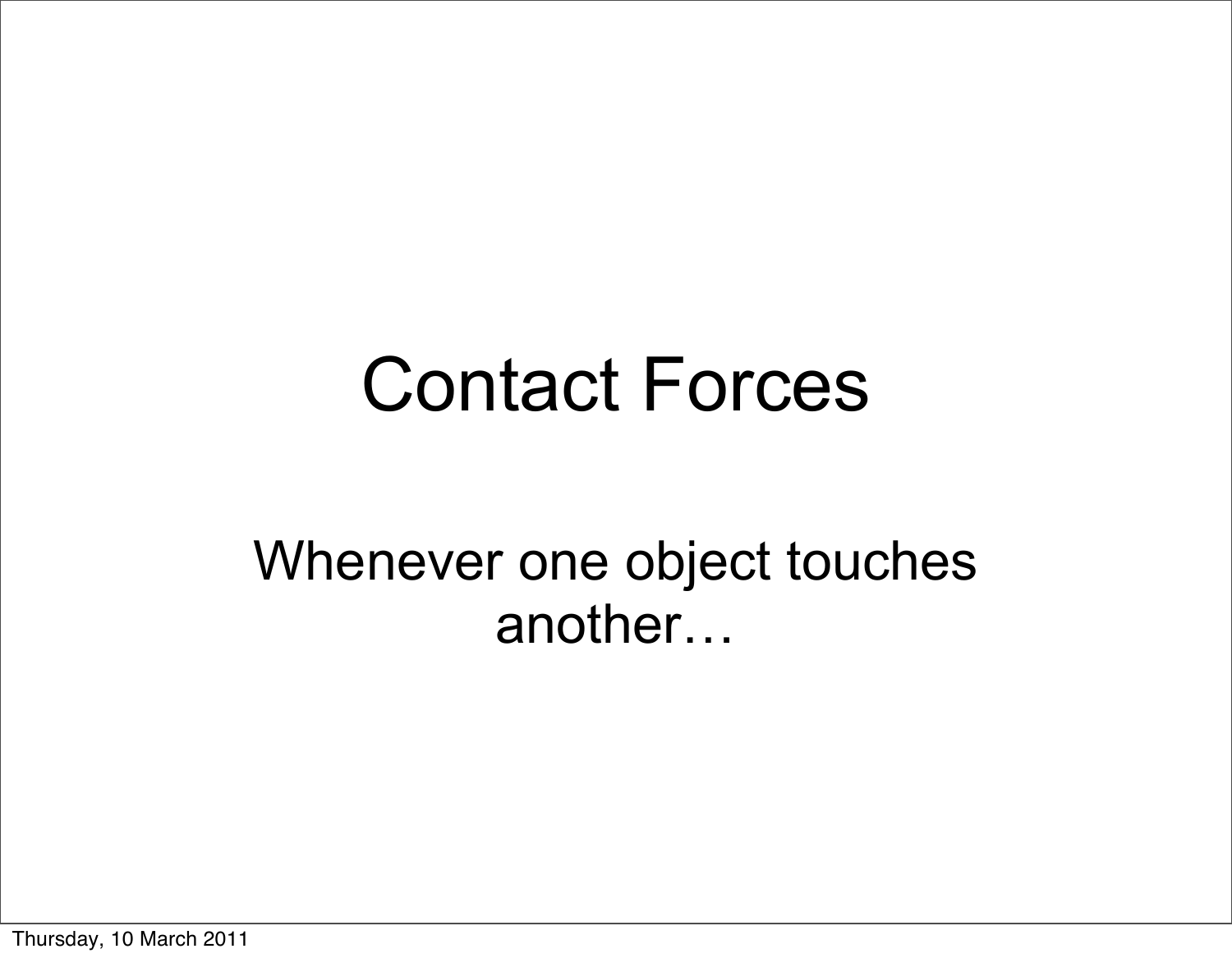# Peculiarly tricky

- Because they can point in different directions
- Because there is no simple formula to work them out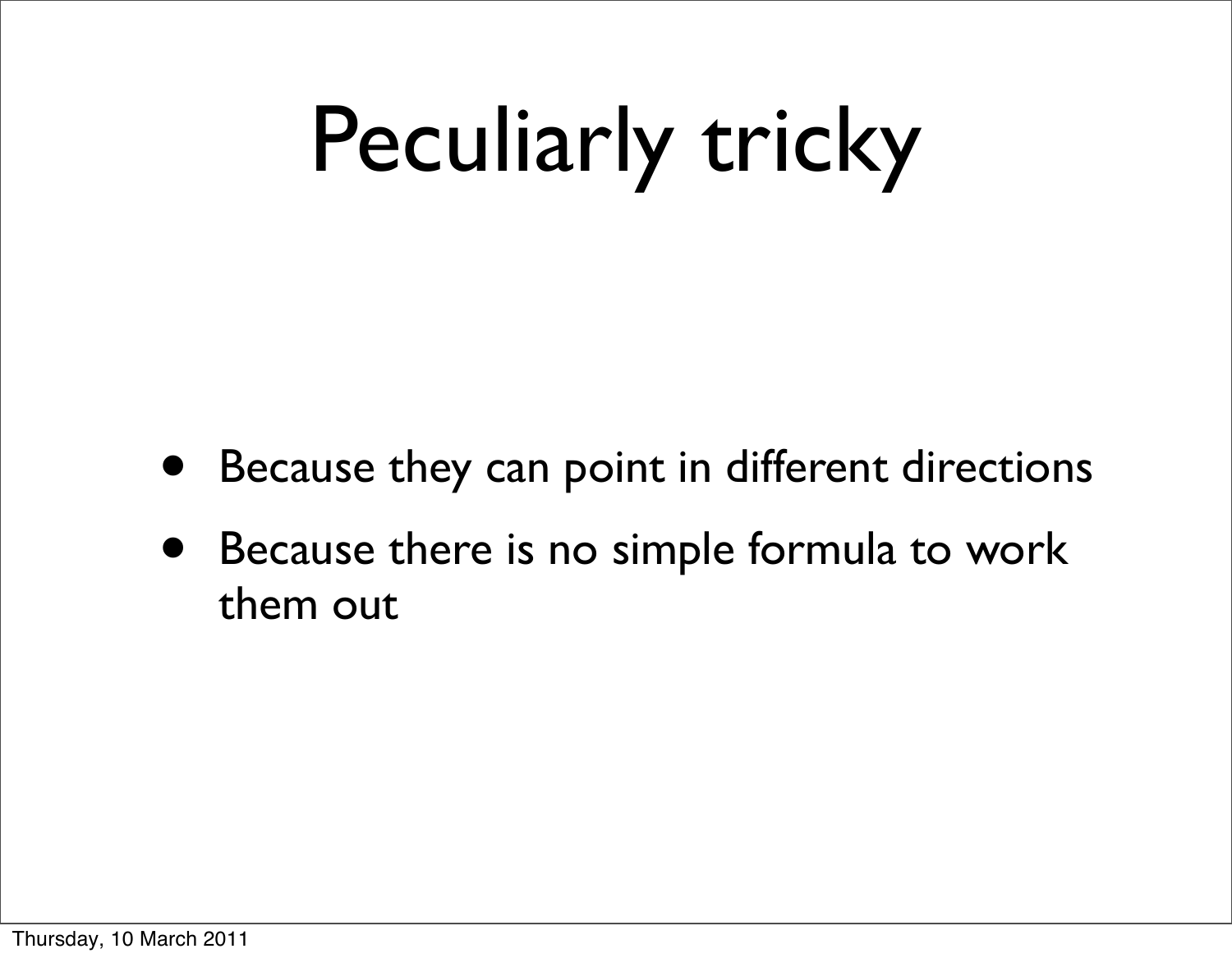# Is there really a force when you sit on something?

• Newton's laws say there must be…



Must be an equal and opposite upward force or I'd be accelerating

**Gravitational** force downwards, due to Earth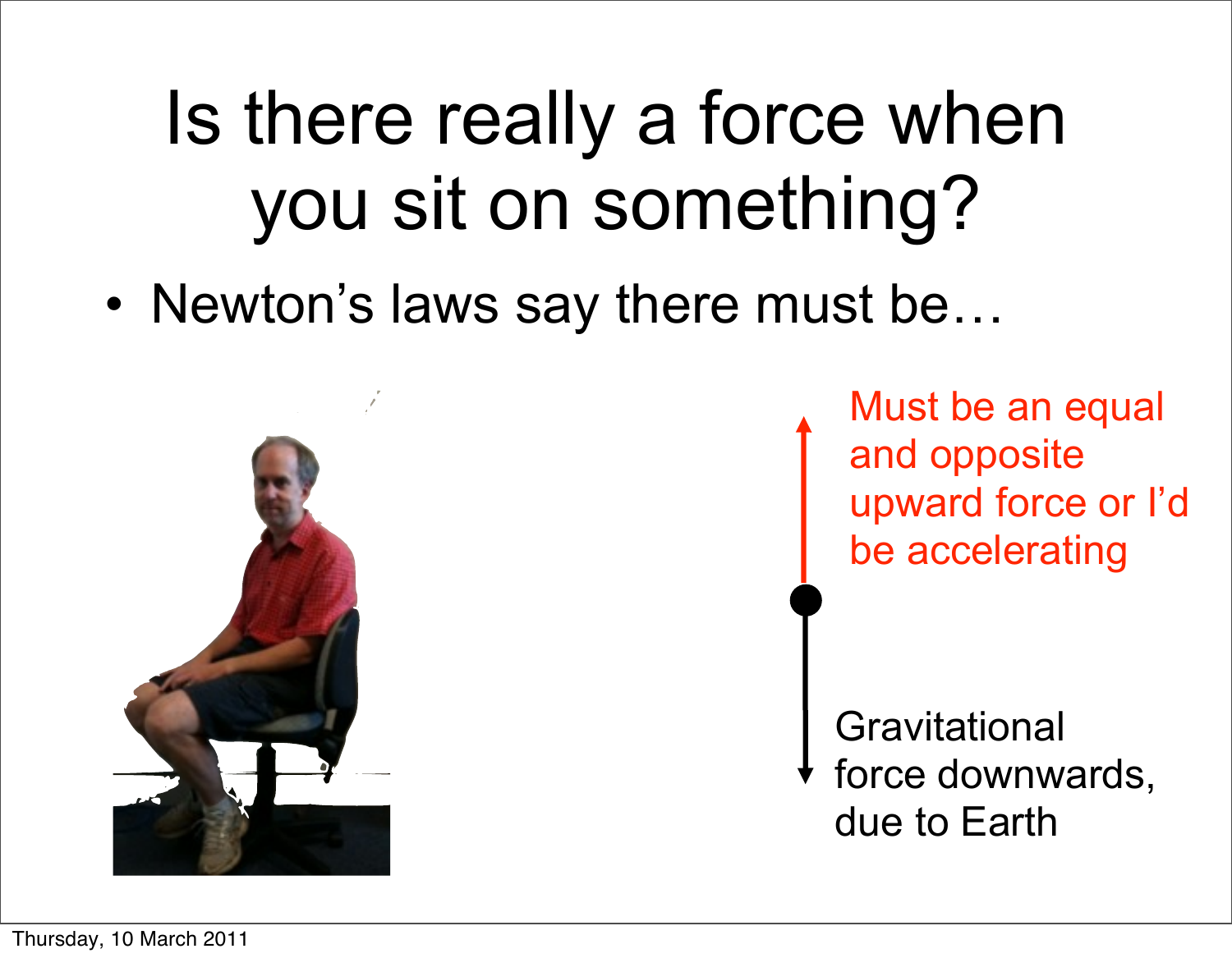## But how can a chair push?

- A force is normally thought of as a "push" or "pull"
- But you don't normally think of chairs, walls, the floor pushing?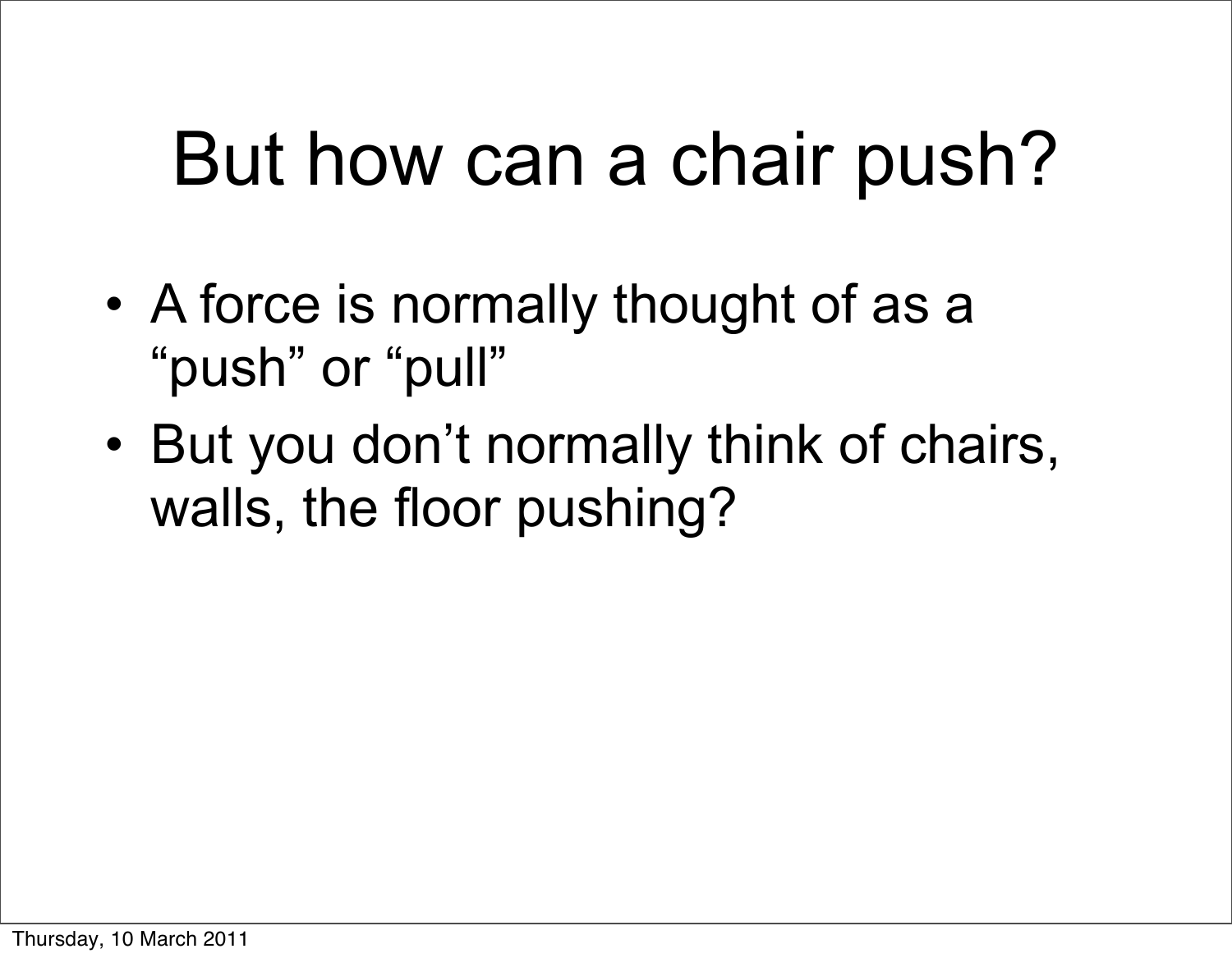### Imagine replacing the chair… • With a spring…

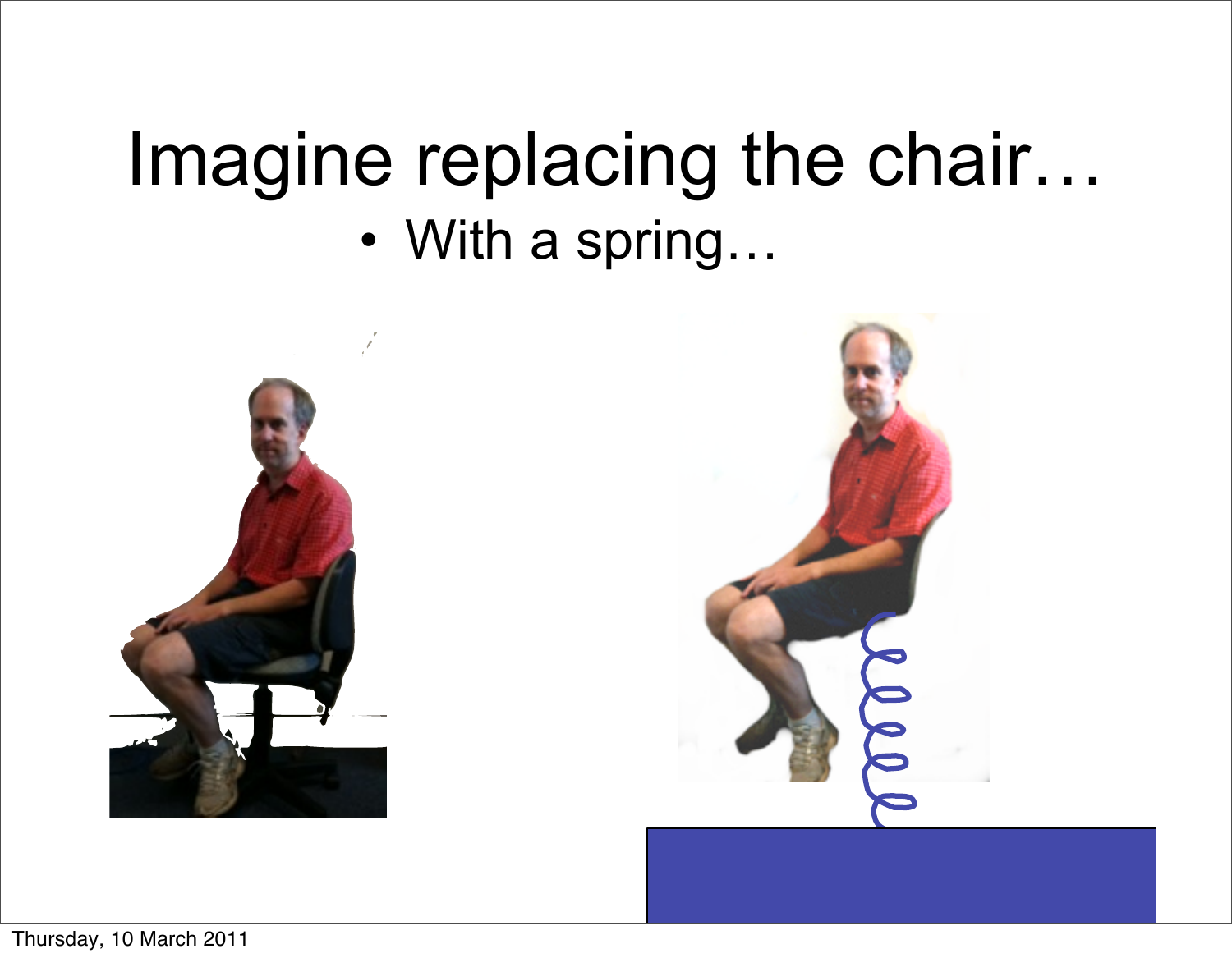# What would happen as I sat down?

- My weight would compress the spring.
- As I put more and more weight on it, the spring would compress more.
- And the more you compress a spring, the harder it pushes back.
- Eventually I would have compressed it so much that it would push back on me as much as my weight pushes down on it.

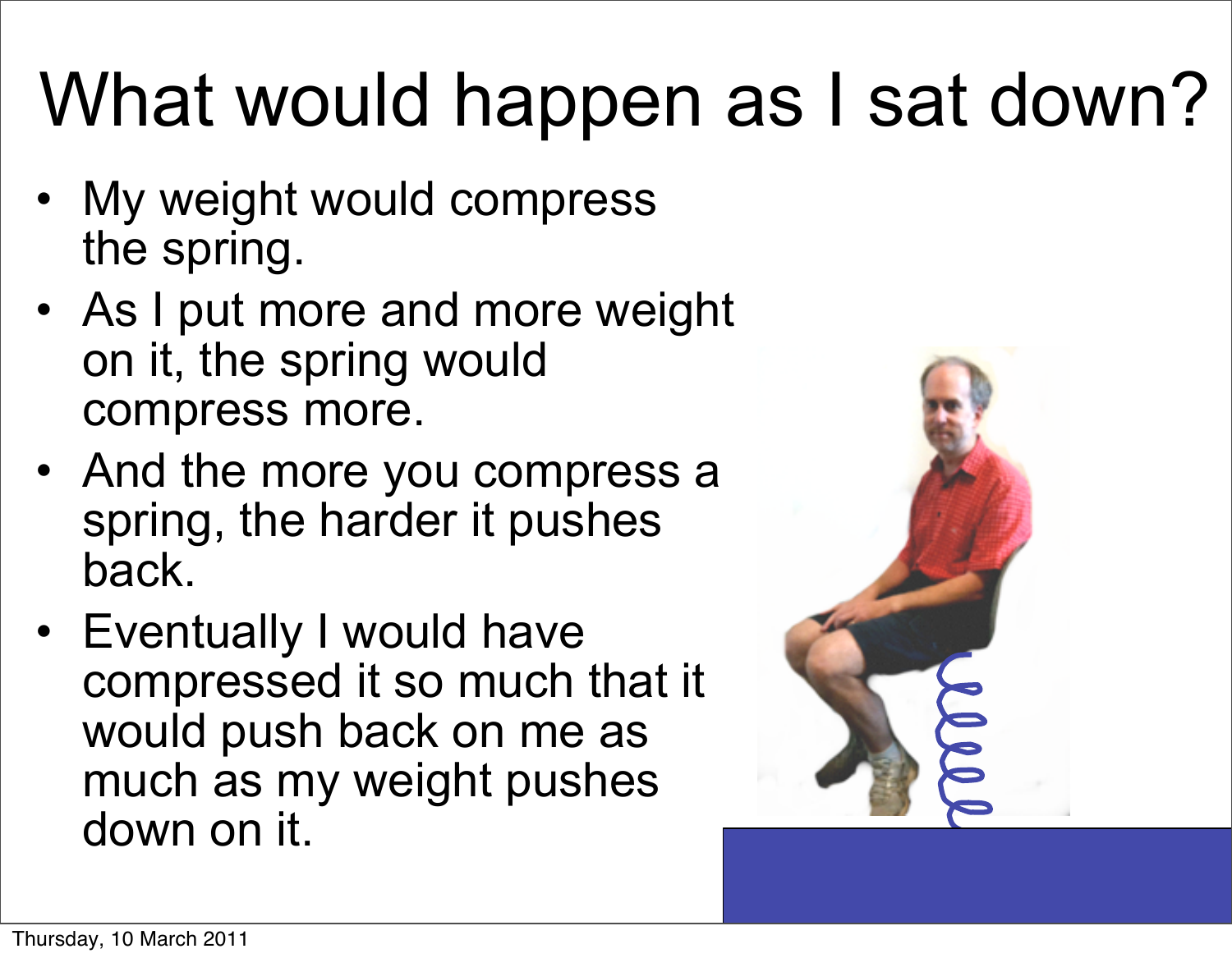## This is where contact forces come from

- At an atomic level, supposedly solid things (like chairs) are made of atoms stuck together by stretchy chemical bonds.
- These chemical bonds behave much like springs.
- When you apply a force to something, they bend and push back.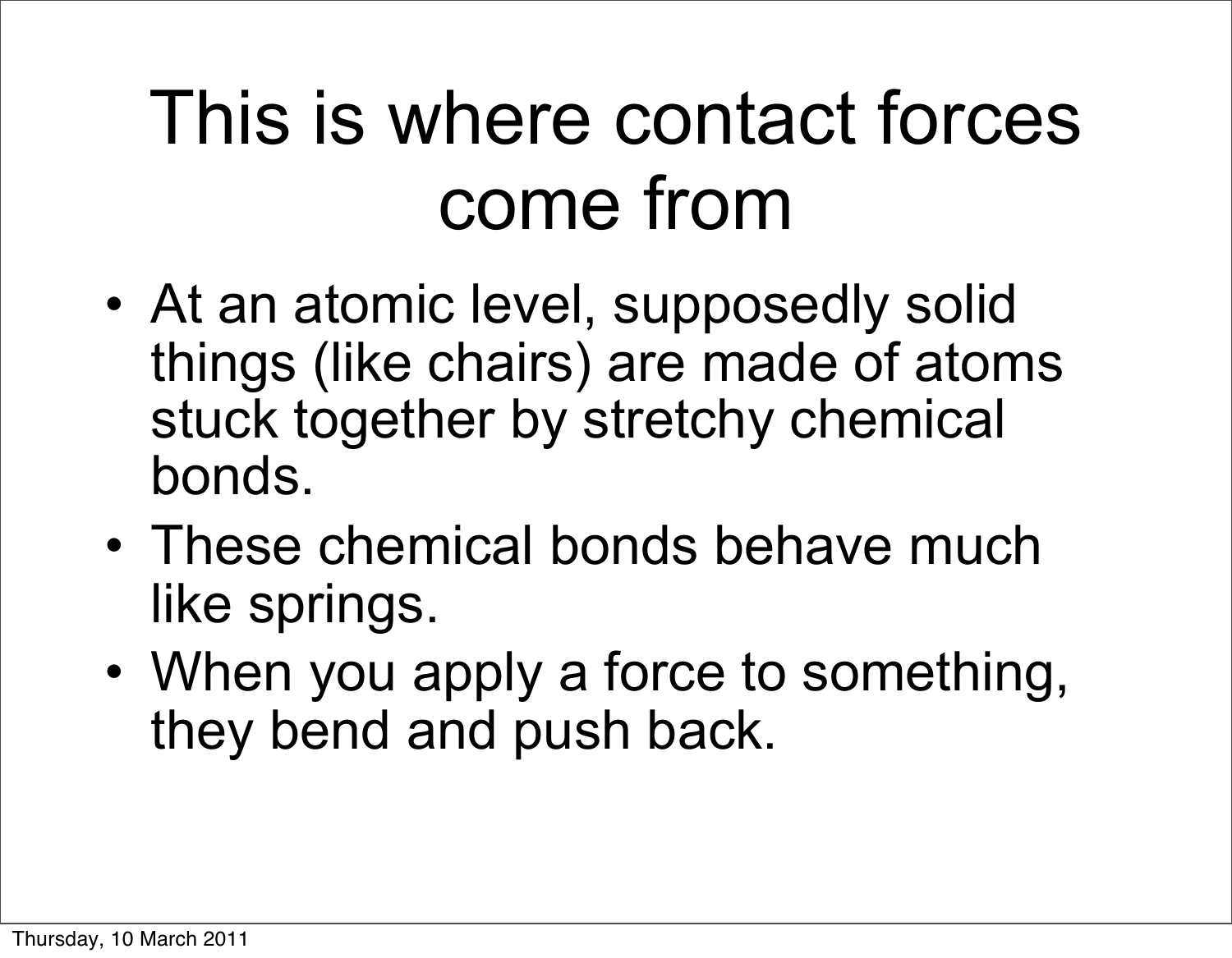### A brick on a table

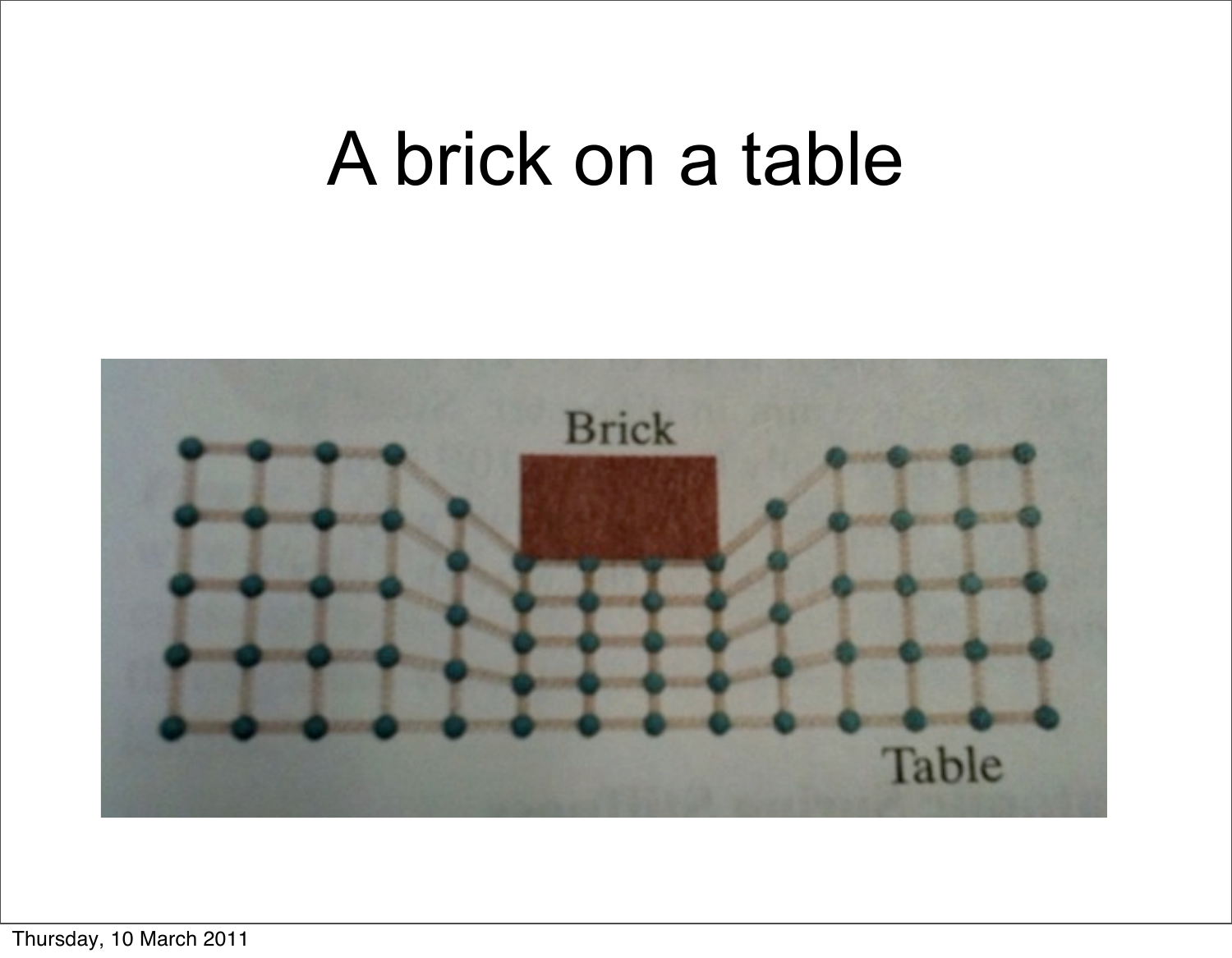## Normal Force

- This is the explanation of normal force.
- Whenever you apply a force to a solid surface, it will push back with just enough force to stop you from sinking into that surface.
- Unless you push hard enough to break the solid surface.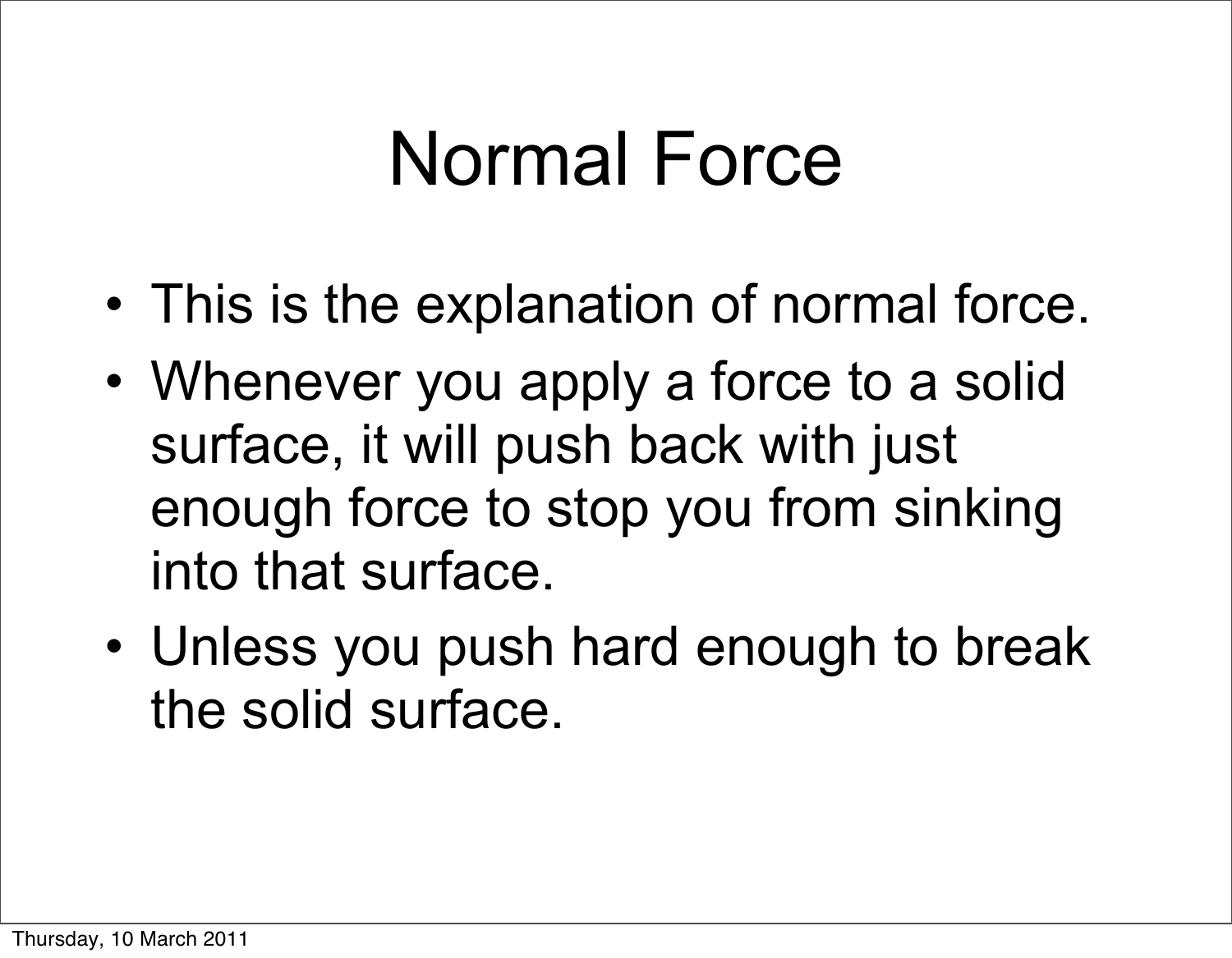# How do you work it out?

- If you knew how much you were sinking into the surface, and the spring constant of the surface, you could use the spring equation. But you usually don't.
- Instead, work backwards from the motion. If an object is not sinking into a surface or leaping off it, the component of the forces perpendicular (normal) to the surface must add up to zero.
- The normal force is whatever you need to make this happen!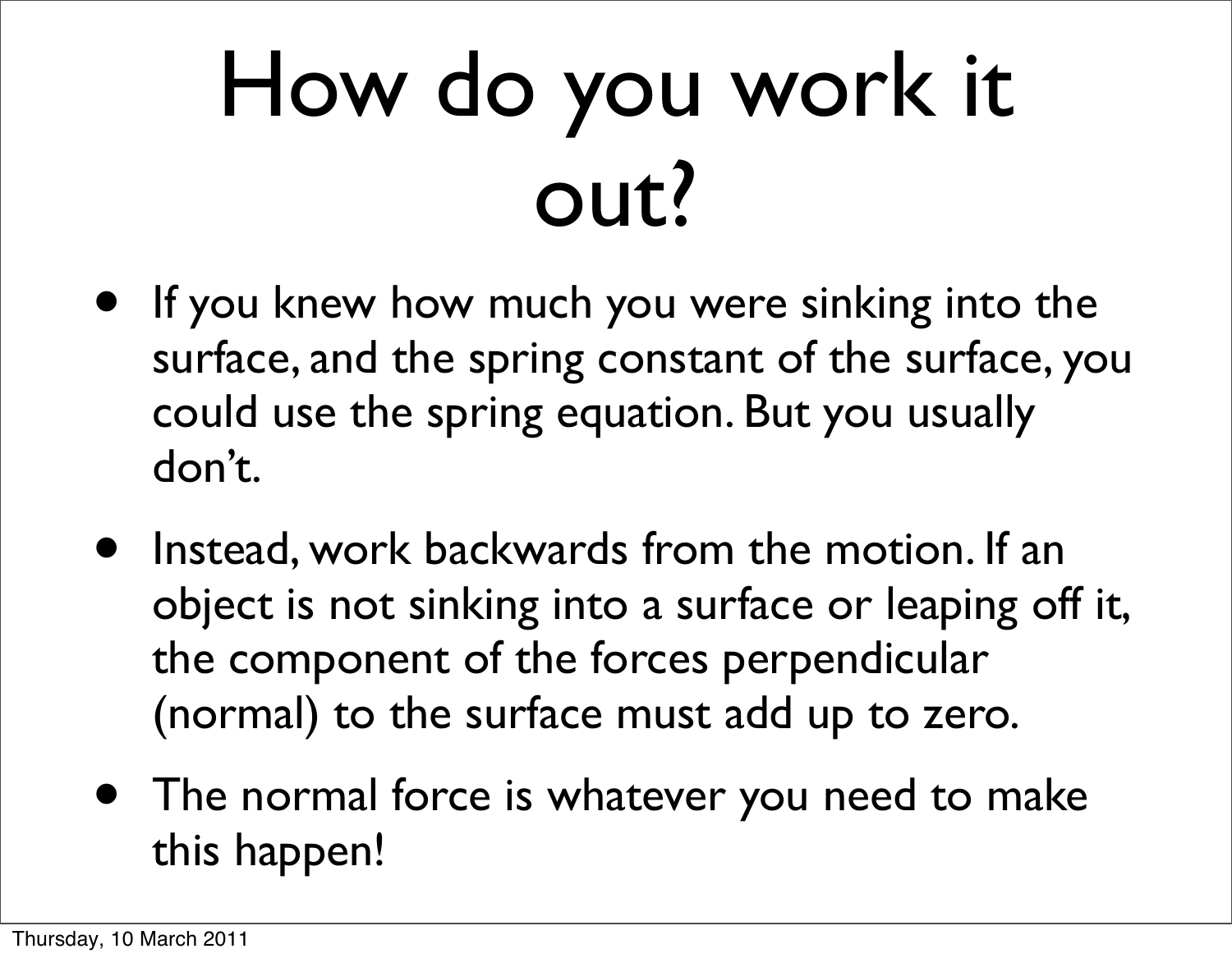# Perpendicular

- It's called the "normal force" because it is perpendicular ("normal") to the surface.
- How do you work it out?
- Usually by elimination. Work out all the other forces on some object.
- Add up (vector sum) these forces.
- Work out the component perpendicular to the surface.
- The normal force will be equal and opposite.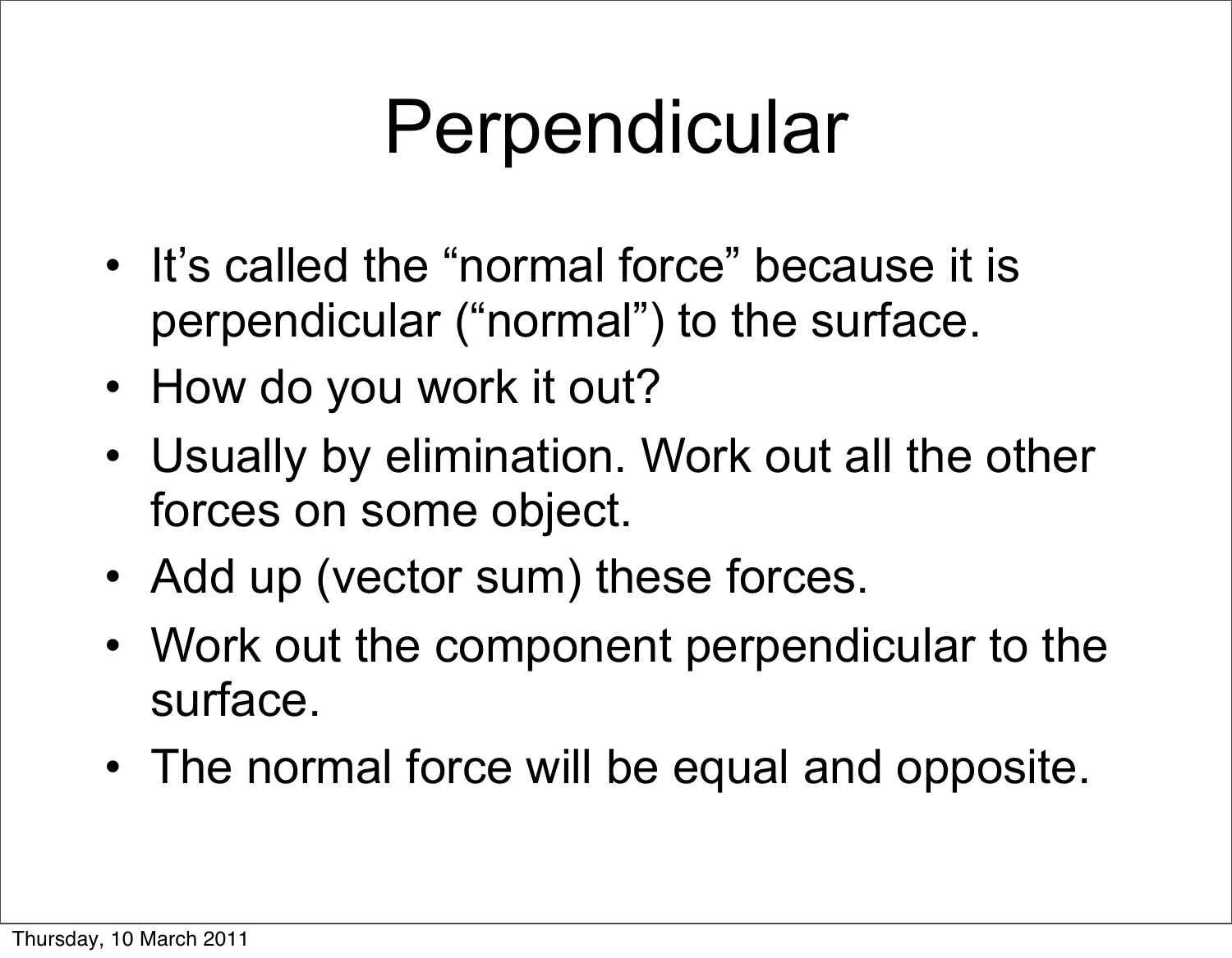### For example

You are dragging a box of mass M along the floor at a constant speed. You do it by pulling on a rope with force T.

What is the normal force?

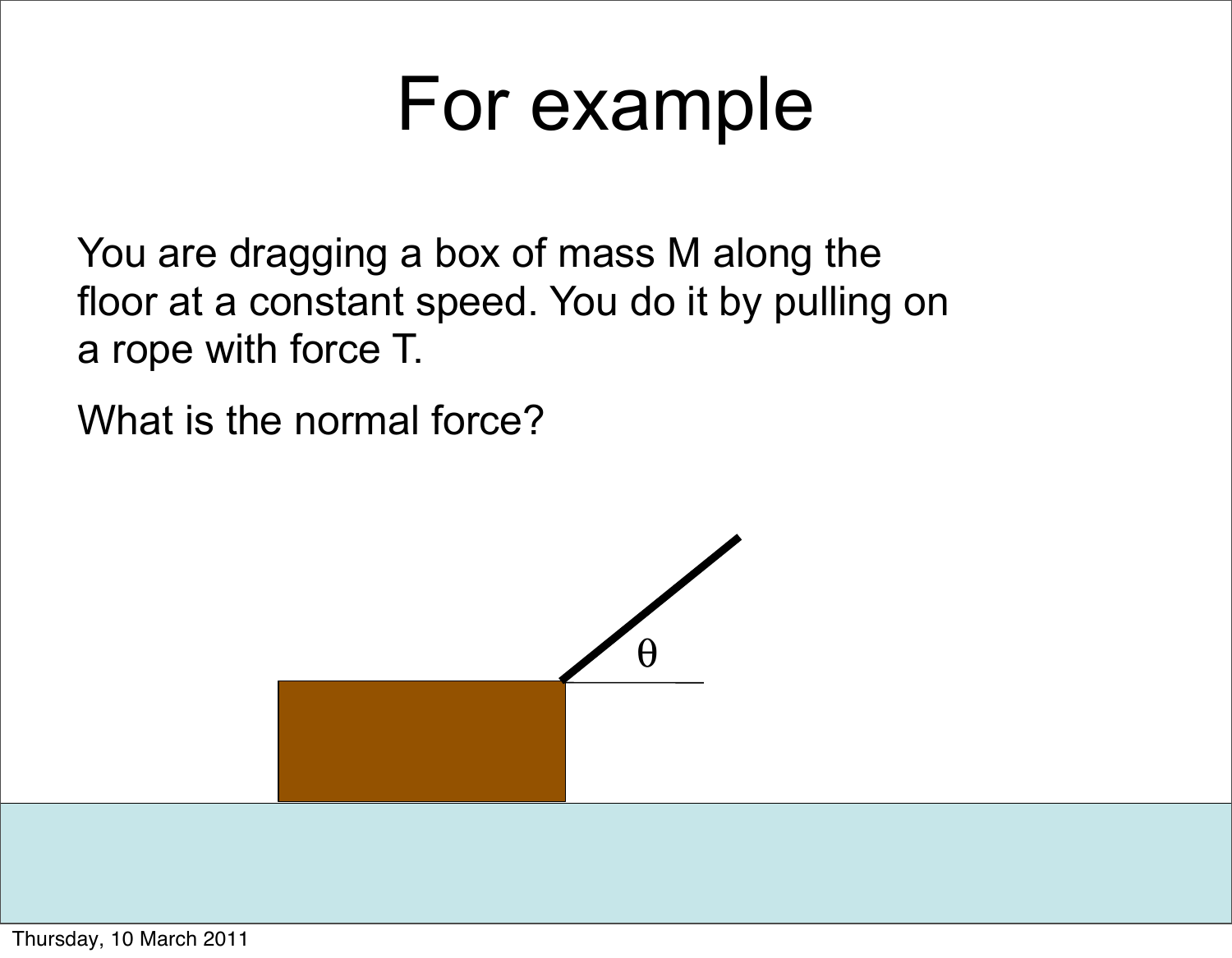# Draw a free-body diagram

- Show the box as a dot
- Show only the forces that act ON THE BOX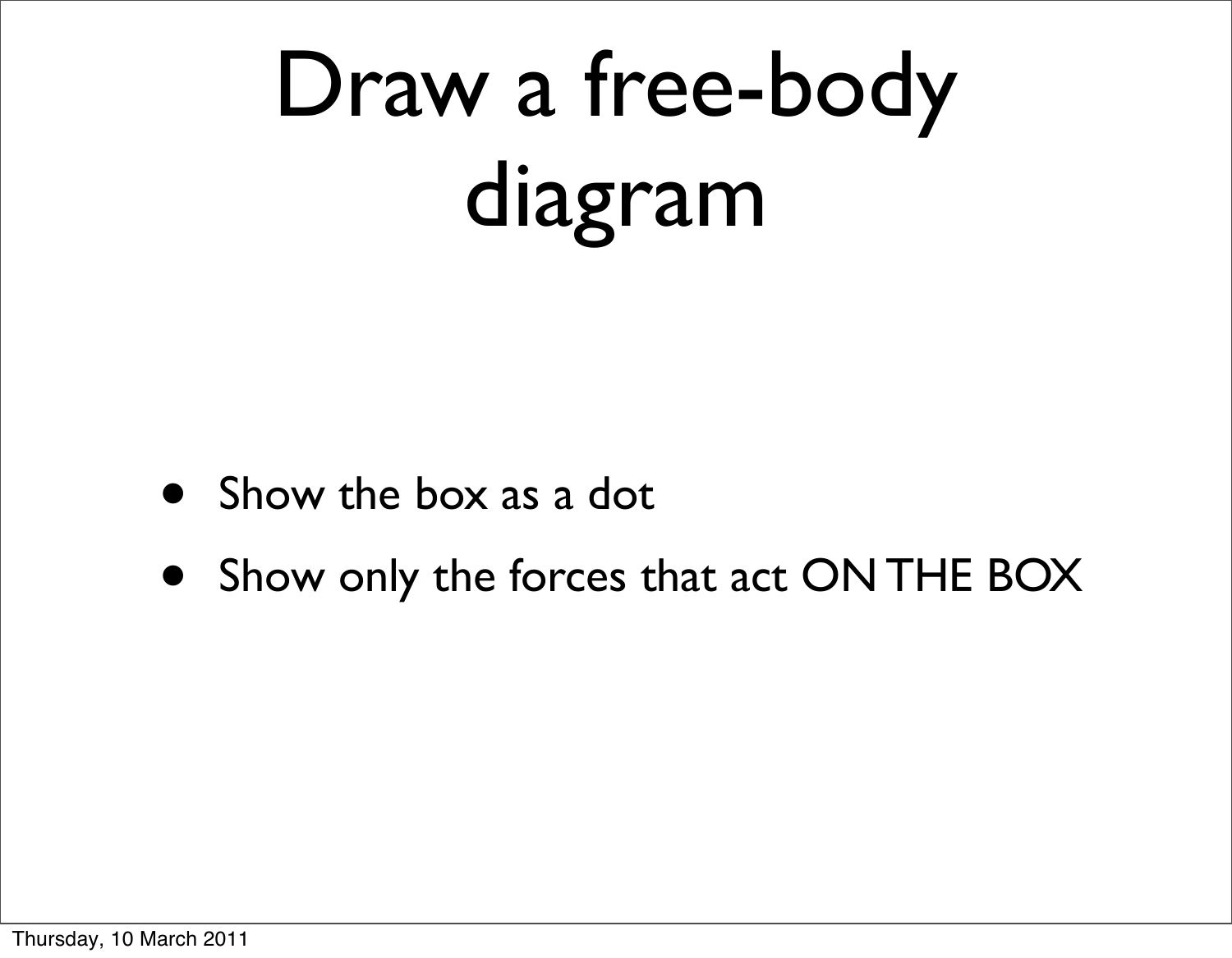### Free-body diagram…



Now what's the equation for the normal force?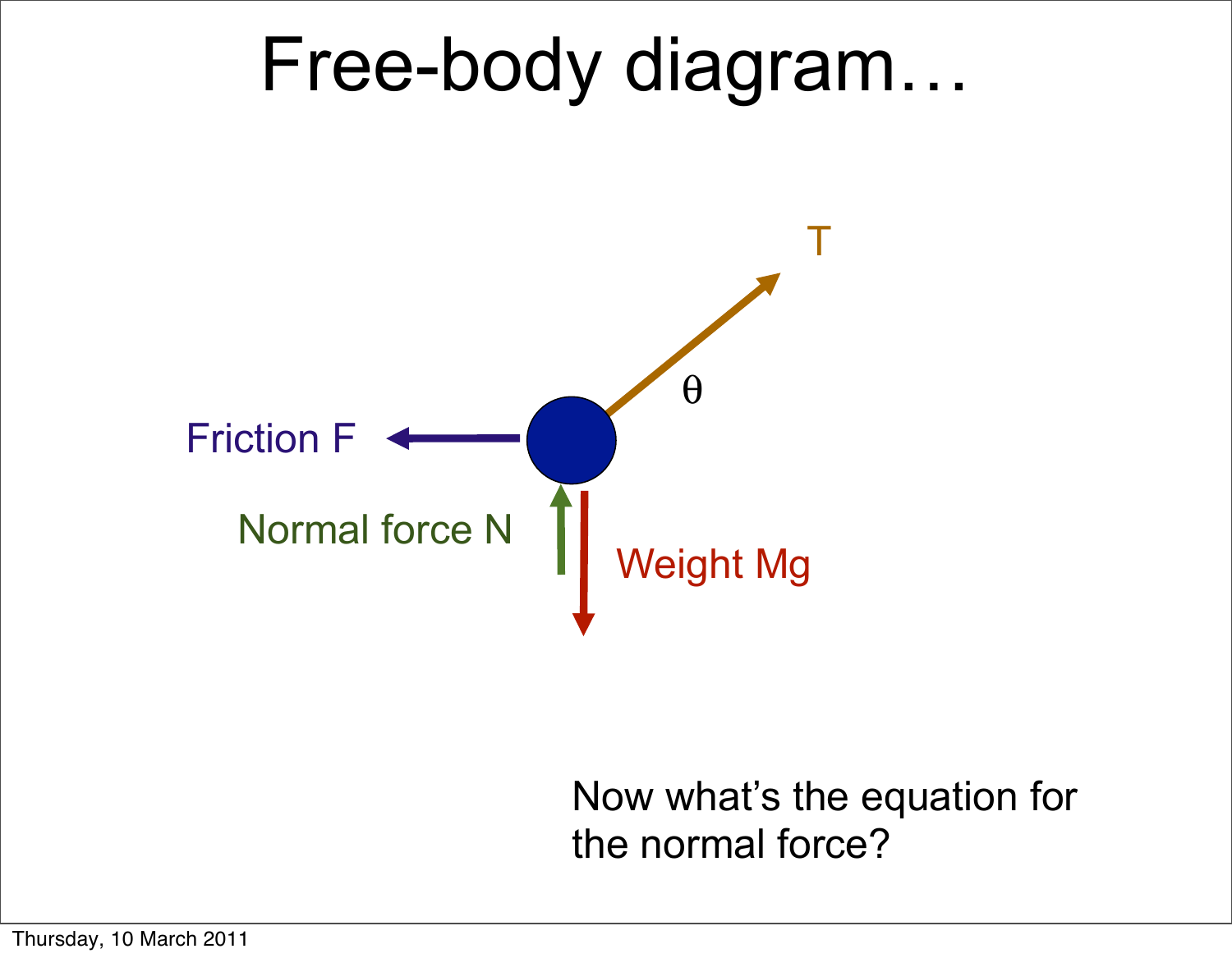## Free-body diagram…

Forces perpendicular to the surface (vertical in this case) must balance. So -

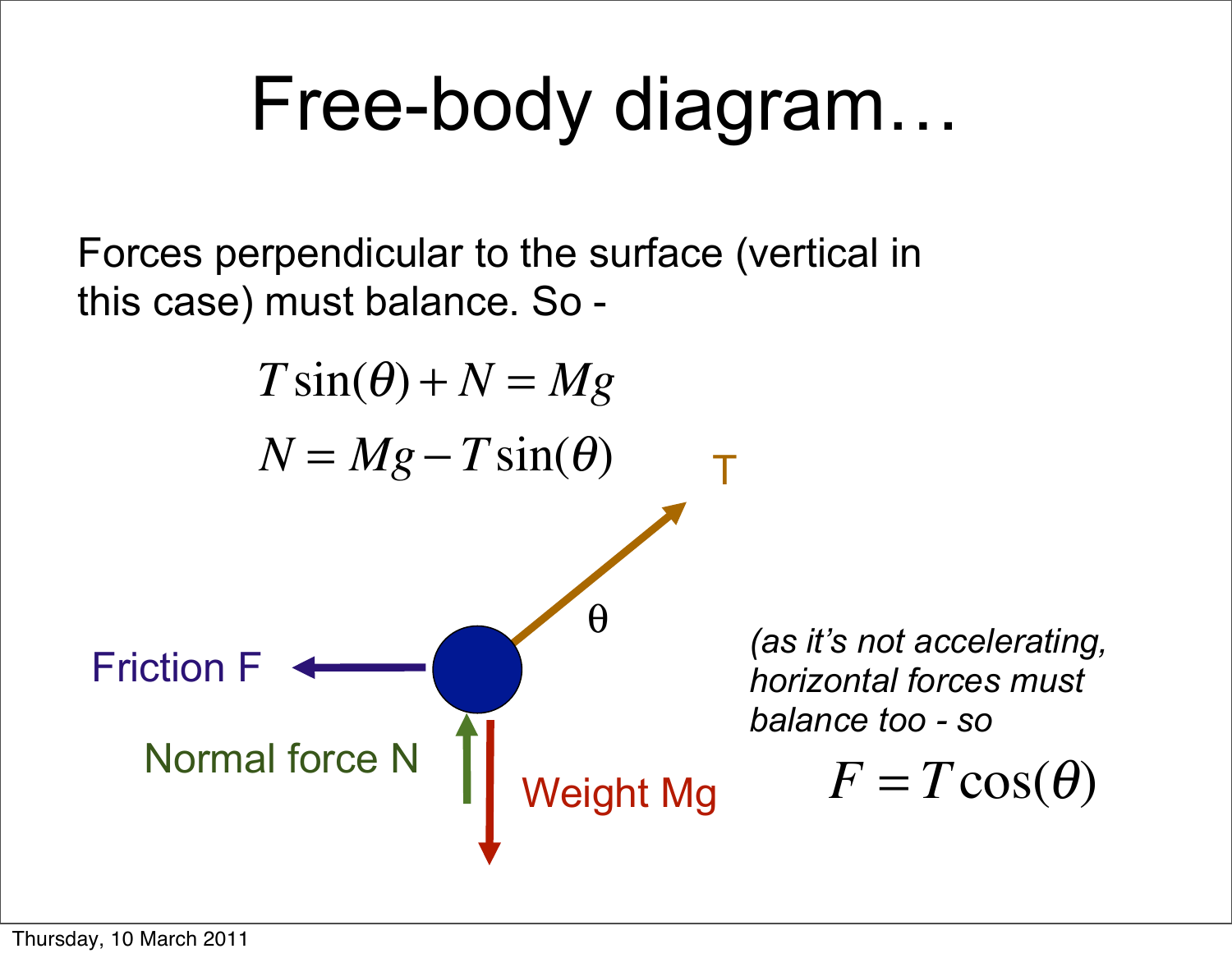# Next time

• Friction - another contact force.